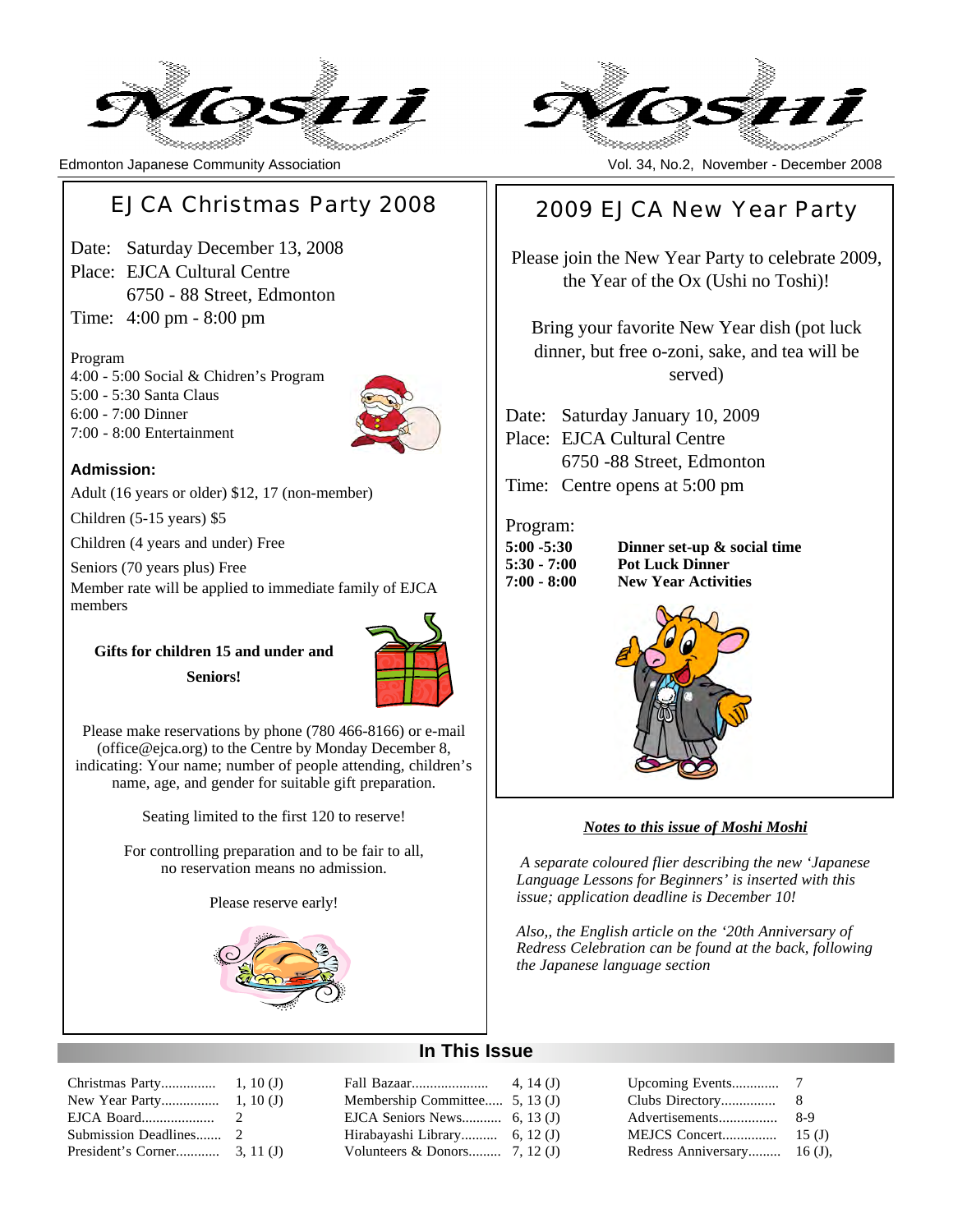# 2008 - 2009 EJCA Board of Directors & Committees

**President** Cathy Tennant - 436-6291 <tennant@shaw.ca>

**Vice-President** Sanae Ohki - 459-3862 <sanaeohki@shaw.ca>

**Secretary** Brenda Madsen <brxmbrxm@gmail.com>

**Treasurer** Jim Hoyano - 437-7730 <jkhoyano@shaw.ca>

**Centre Manager** John Priegert - 466-8166 <office@ejca.org>

#### *Published by*

*Edmonton Japanese Community Association*

*Editorial Address: 6750 - 88 Street Edmonton, Alberta T6E 5H6 Tel: (780) 466-8166 Fax: (780) 465-0376* website: www.ejca.org e-mail: office@ejca.org

*English Section Editor: Jim Hoyano Japanese Section Editor: Yumiko Hoyano*

> *Support Staff: Soly Sawada Daiyo Sawada Tom Nakashima Gong & Bill Kiel Nancy Cyr*

*"Moshi Moshi is a publication of the Edmonton Japanese Community Association. Its objective is to disseminate information of interest to the Japanese community and those interested in Japanese culture, including announcements of upcoming events.*

# **EJCA Board Directors**

Stephanie Bozzer <sbozzer@telus.net>

Dustin Bjorkquist <moparius@yahoolca>

Rick Hirata - 438-2747 <rkhirata@shaw.ca

Shiho Asano - 437-2741  $<$ sasano@shaw.ca $>$ 

Scott Sutton - 994-6519 <ma-sc@cia.com>

# **Finance Committee**

Cathy Tennant Rick Hirata Jim Hoyano

**Library Committee** Dustin Bjorkquist - Board Liaison David Sulz Vacancies

**NAJC Liaison** Takashi Ohki

**Scholarships & Awards** Yoshiaki Hirata Daiyo Sawada

**Japan Today School Program** Sanae Ohki

**MEJCS Liaison** Sanae Ohki

**Joint Committee** Sanae Ohki Cathy Tennant

#### **Membership Committee** Stephanie Bozzer

Cathy Tennant Rick Hirata Regan Coyne Vacancies

**Garden Committee** John Priegert Carol Eder Les Dowdell Yumiko Hoyano

Deadline for Submissions for the Next Issue (Vol. 34, No. 3) is January 15, 2009

Submission Deadlines for other upcoming issues:

Volume 34, No. 4 - March 15, 2009 Volume 34, No. 5 - May 15, 2009 Volume 34, No. 6 - July 15, 2009 Volume 35, No. 1 - September 15, 2009 Volume 35, No. 2 - November 15, 2009

# EJCA Mission & Vision Statements

## Mission

- To facilitate the development of an inclusive and vibrant Japanese Canadian Community within a multicultural Edmonton.
- To support the objectives of the National Association of Japanese Canadians by promoting respect and harmony among people of various cultures in the Edmonton area.

# Vision

• A dynamic and evolving community that sustains a sense of wellbeing built upon awareness of Japanese heritage in Canada.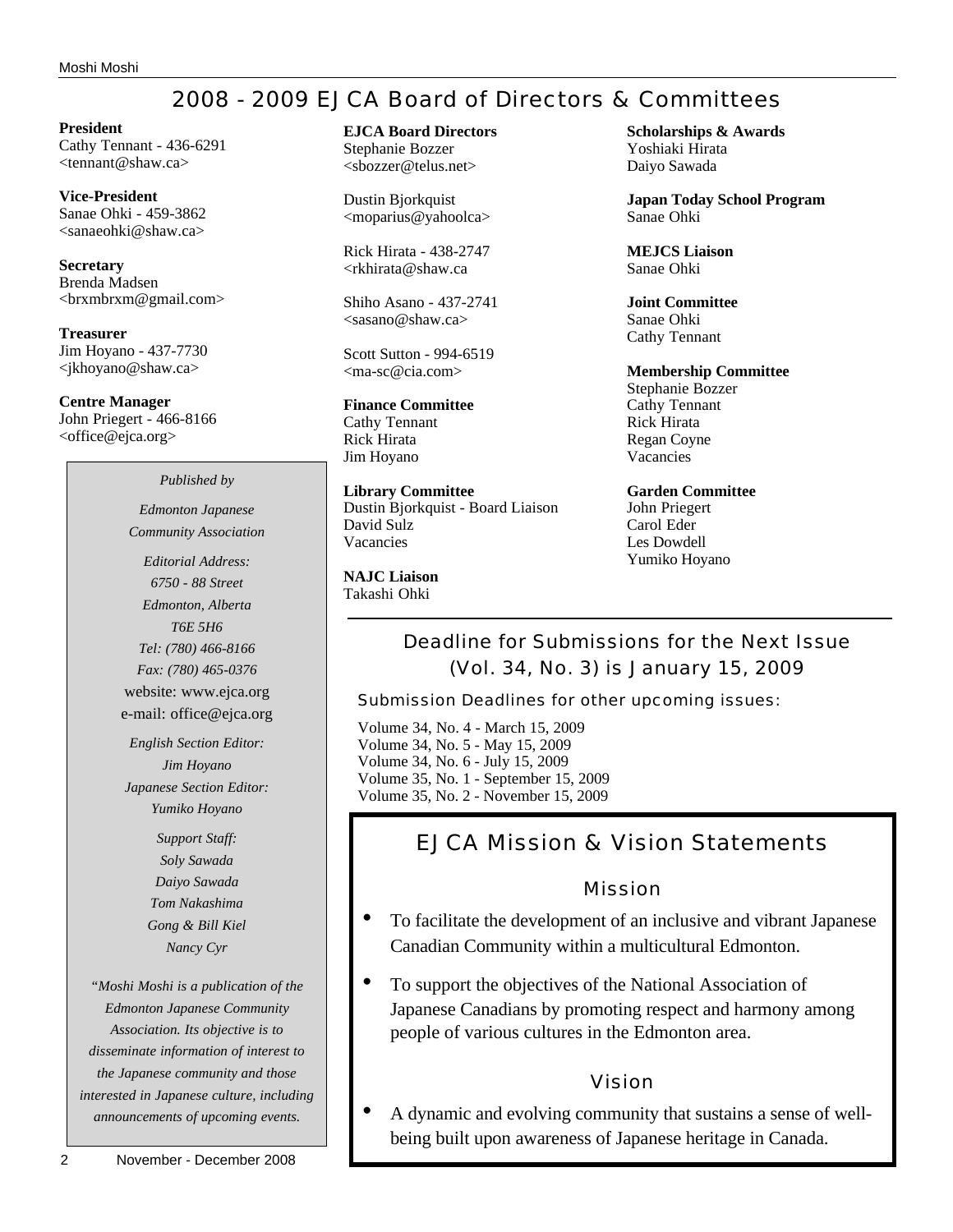# President's Corner

#### Cathy Tennant

Fall greetings from the 2008-2009 Board! Sanae Ohki, Jim Hoyano, Brenda Madsen, Shiho Asano, Scott Sutton, Rick Hirata, Stephanie Bozzer and Dustin Bjorkquist and I look forward to working together on your behalf during the coming term.

The **20th Anniversary of Redress Conference** took place in Vancouver from September 19th to 21st and I will be writing about that in the next issue. One week later, we held the EJCA Annual General Meeting and 20th Redress Anniversary Celebration. The anniversary event was an informative and successful event, which is written up, in separate articles in this issue.

In October, the EJCA hosted an afternoon book signing to introduce **Henry Shimizu's new book "Images of Internment"** which chronicles his experience through words and paintings. The function was attended by many members and non-members and turned out to be a very pleasant opportunity to not only say "Hello" to Henry and Joan who retired to Victoria but to spend time with friends and acquaintances. The book is not yet available in bookstores, so we have made arrangements to have an additional number of signed copies available at the Centre in late November.

The **EJCA Fall Bazaar** on November 15th was a "full-house" event thanks to the donation of time, skills, prizes and sale items from many of our members and friends. There are separate articles in both English and Japanese in this edition of Moshi Moshi.

#### **Board Retreat (November 2, 2008)**

Each year, the newly elected EJCA board meets for one full day to review the previous year's performance, plan the next year and discuss issues that face the organization.

For a number of years, recurring topics at the retreat have been "difficulty recruiting new board members" and "preventing burnout of board members". These same issues are being faced by many non-profit cultural/community organizations and although some of the reasons may be similar, each organization has its own particular set of circumstances to consider.

This year, we were determined not just to discuss the reasons EJCA faces these questions but to identify changes to ensure the ongoing sustainability and growth of our organization.

It was noted that EJCA's membership has grown over the years, as have the programs, services, partnerships and visibility in the community. We agreed that being a board member of any organization should be a rewarding experience that provides opportunities to utilize and enhance established skills; to develop new skills; to enable an organization to grow and adapt to changing needs and priorities; and to expand one's personal network of contacts both internal and external to the association.

In looking at why there is a reluctance to join the board, a number of reasons were brought forward, including: insufficient time in an already busy life, hesitation because of lack of experience and not able to assume the scope of responsibilities. Digging a little deeper, we discussed what creates the perception

that there is such a heavy time requirement/expectation for EJCA's board which in turn leads to the board's energies being depleted. How often have we heard, "you have to be retired to be on the board"? This situation, if true, defeats the goal of having a complementary mixture of skills, experience and generations on the board.

#### **Where are we today …**

Twenty years ago, the board organized three main events each year … the annual picnic, the Children's Christmas Party and the Japanese pavilion at the Heritage Festival. Our events and activities have very successfully increased to be almost monthly occurrences which the board has continued to plan and organize with the help of many devoted community volunteers. We have grown to be a vibrant association!

However, with our programming expanding and evolving, we need to ensure that there is an effective and efficient plan to manage our community's activities to allow the board to concentrate on core board duties rather than planning and coordinating all the EJCA events. And, this involves including and empowering non-board members/groups to take on leaderroles in planning and coordinating EJCA events.

This has already started at a few of our annual events where nonboard members have stepped forward to take on lead functions for the entire or parts of an event. This passage of leadership included training, and ongoing support and assistance from the board and other experienced leaders to ensure a successful transition.

Some examples are: the Donguri no Kai organizing the Hina Matsuri display and activities, Naomi Leroy leading the food preparation section for the bazaar, Kyoko Watanabe organizing the mochi-making, Rei Kondo planning and coordinating the children's activities and gifts for the Christmas party.

Going forward, this year the Board will take primary responsibility for planning and organizing the:

> Annual General Meeting (AGM) and any attached activities

EJCA Fall Bazaar Christmas Party (for 2008 only) New Year's Potluck (for 2009 only)

This does not mean that the other events just won't happen. It does mean that an exciting opportunity has emerged for the board, affiliated club/groups and EJCA members to work together in a different way to achieve much in the future. Others will have the opportunity to use their creative energy, to implement their ideas and to put their own stamp on an event. Our popular annual events will remain fresh and fun!

The board will actively seek individuals/groups to work with … Stephanie Bozzer (Edmonton Kendo & Naginata Club sensei) has taken the opportunity on behalf of the club to contribute to the EJCA community by planning Sukiyaki Night next year! Rick Hirata proposed the Karaoke Club to organize the Movie Night. One of the Board members will oversee all the events to ensure that if an event is planned, that planning is on-course and to determine if additional help/support is needed from the board.

#### **Continued on Page 4...**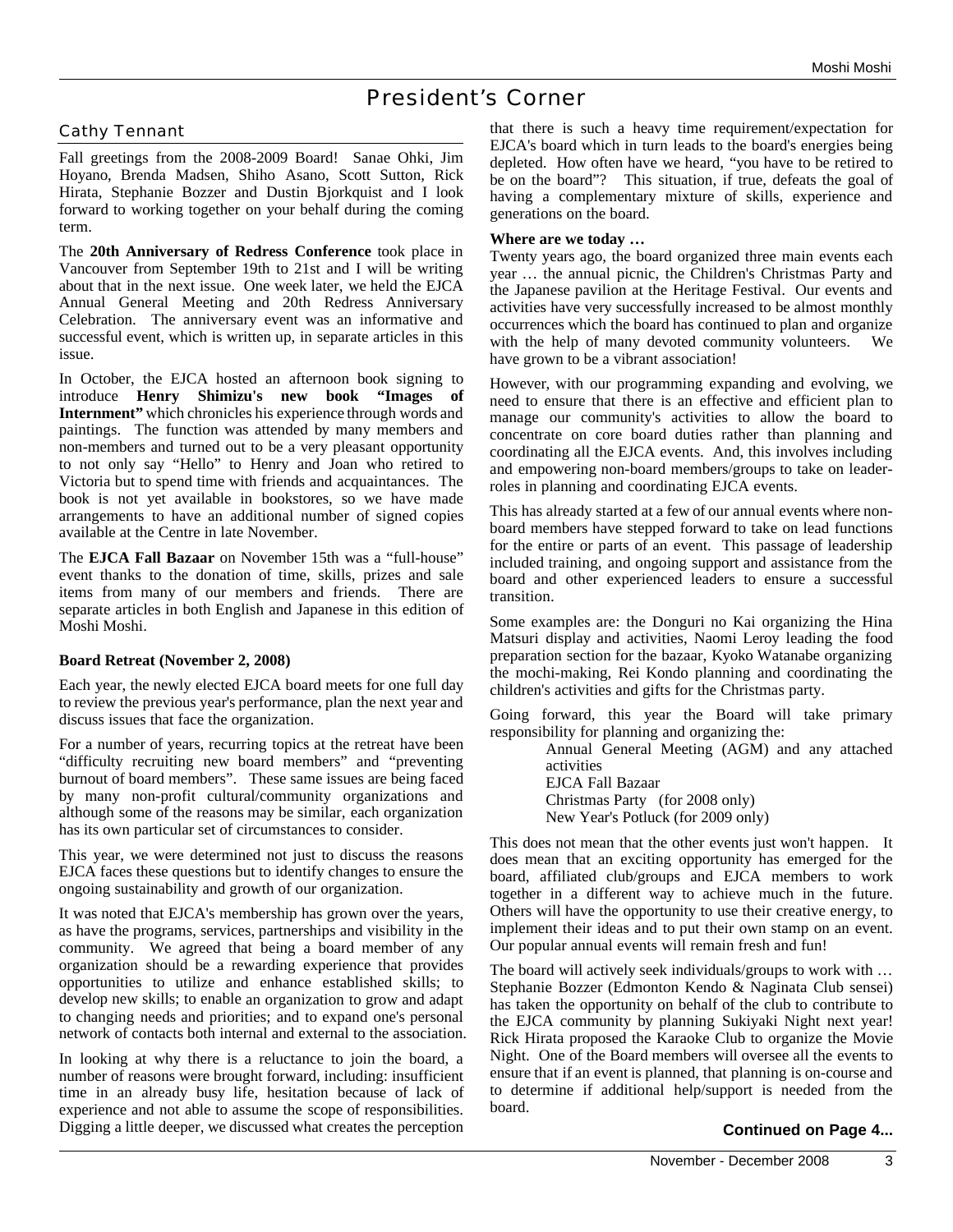#### **President's Message...continued from Page 3**

This year following events require your contribution for the event to take place. Please let me know if you or your club has an interest in organizing any of these events in 2009:

- Hina matsuri in the afternoon and Sukiyaki Night in the evening (March 2009) - *EKNC will coordinate*
- Movie Night (April 2009) *Karaoke Club will coordinate*
- Picnic and Undokai (June 2009)
- Christmas Party (December 2009)

Also, the **Karaoke Club will have a concert on February 15, 2009**.

#### **Committees:**

An important element of the organizational structure is the existence of well-functioning committees, both "ad hoc" (e.g. planning and organizing a particular event like the 20th Anniversary of Redress) and "standing-committees". Committees assist the board by making decisions, providing recommendations and implementing recommendations approved by the board. (See Volunteer Opportunities)

Three standing committees are:

1. The Garden Committee will oversee the future development of the Japanese Garden.

John Priegert (chair), Carol Eder, Les Dowdell, Yumiko Hoyano

## EJCA Fall Bazaar November 15, 2008

The weather was a bit chilly but the sun was shining for the EJCA's most successful Fall Bazaar yet!

Responding to last year's need for more seating space, the hall was devoted to lunch tables, food and bake-good sales, mochi sales and the raffle. Still the meeting room attached to the hall needed to be opened for the overflow of diners. Once again, all the food items, including delicious obento boxes of salmon, chicken skewers, nimono, salad and rice, steaming bowls of udon, freshly made inarizushi and futomaki, New Year's mochi and tasty baking all sold out very quickly.

In the small lounge, four tables were rented for personal sales. There were displays of decorative and useful Japanese items, beautiful Sashiko business card holders and bags, hand-made greeting cards decorated with washi paper and colourful Christmas ornaments.

Next door, the large meeting room was full of Japanese dishes, decorative items like Japanese dolls and vases, furoshiki and other Japanese giftware. There was an area for Glico curry, new and used books and clothes, and even a "White Elephant" area with previously-used items looking for a new home.

The rooms were often crowded with eager shoppers looking for that special bargain … and many were found!

At 1:00 p.m. there was a demonstration in the main hall using the amazing mochi machine with samples of yummy snacks made from the fresh mochi. This was followed by our 27-item raffle with winners choosing from prizes which included bags of special prewashed rice, gift certificates to restaurants, stuffed teddy bears, food items, pottery and artwork.

With the success of the lunches comes the challenge of making sure

2. The Library Committee will oversee making the library and its materials accessible, maintain and increase the collection, and recommend/implement programs to complement and enhance the "lending" function of the library.

Dustin Bjorquist (Board Liaison), David Sulz, vacancies (3- 4)

3. The Membership Committee will preliminarily be an umbrella committee for issues that affect the membership such as: communication (website, Moshi Moshi, brochures), scholarship program, recruitment and advertising.This committee may determine the need to form subcommittees. Stephanie Bozzer (Board Liaison), Cathy Tennant, Rick

Hirata, vacancies (3).

We have taken the opportunity to make a positive change to keep EJCA strong and dynamic, to allow the board to focus on core board responsibilities, and to be able to attract enthusiastic and committed new board directors. Together we can make sure our association, programs and services remain current, relevant and fun for our membership.

As always, please feel free to bring your ideas, suggestions or concerns to any Board member.

there is enough for those anticipating a scrumptious Japanese-style lunch! Apologies to the disappointed bazaar-goers who missed out on the lunches. Ways to increase the quantity of lunches and the seating are at the top of our list for making changes in 2009. A number of helpful ideas and suggestions have already been gathered, so please continue to share your thoughts.

The bazaar objective this year was to enjoy a social time together, share aspects of Japanese culture through food and sales items, and to raise funds for the operation of EJCA programs. It was a busy, well-attended fun afternoon and from the feedback, it seems that the goals were successfully met. Old friends and acquaintances, new members, non-members, friends and family all enjoyed themselves.

Many thanks to those who readily volunteered their time and skills on bazaar day and before, to those who kindly donated sale items, and to the companies and individuals who generously donated the raffle prizes. Special thanks to everyone who came out to this fundraising event! Your support and encouragement are so important to the EJCA. Gokurosama deshita … domo arigato gozaimashita!

#### EJGA Fall Bazaar - Personal Experience by Takashi Ohki

I enjoyed helping the EJCA Fall Bazaar on November 15 and want to share my experience with you. A month ago, my wife who was a member of the Fall Bazaar Committee asked me if I was interested in helping the bazaar. She told me there were still a couple of jobs for which the committee needed a volunteer. Positions: one was to cut mochi and the other was to set up tables and chairs at the EJCA Centre. They looked simple enough. So, I told her I would take the both jobs.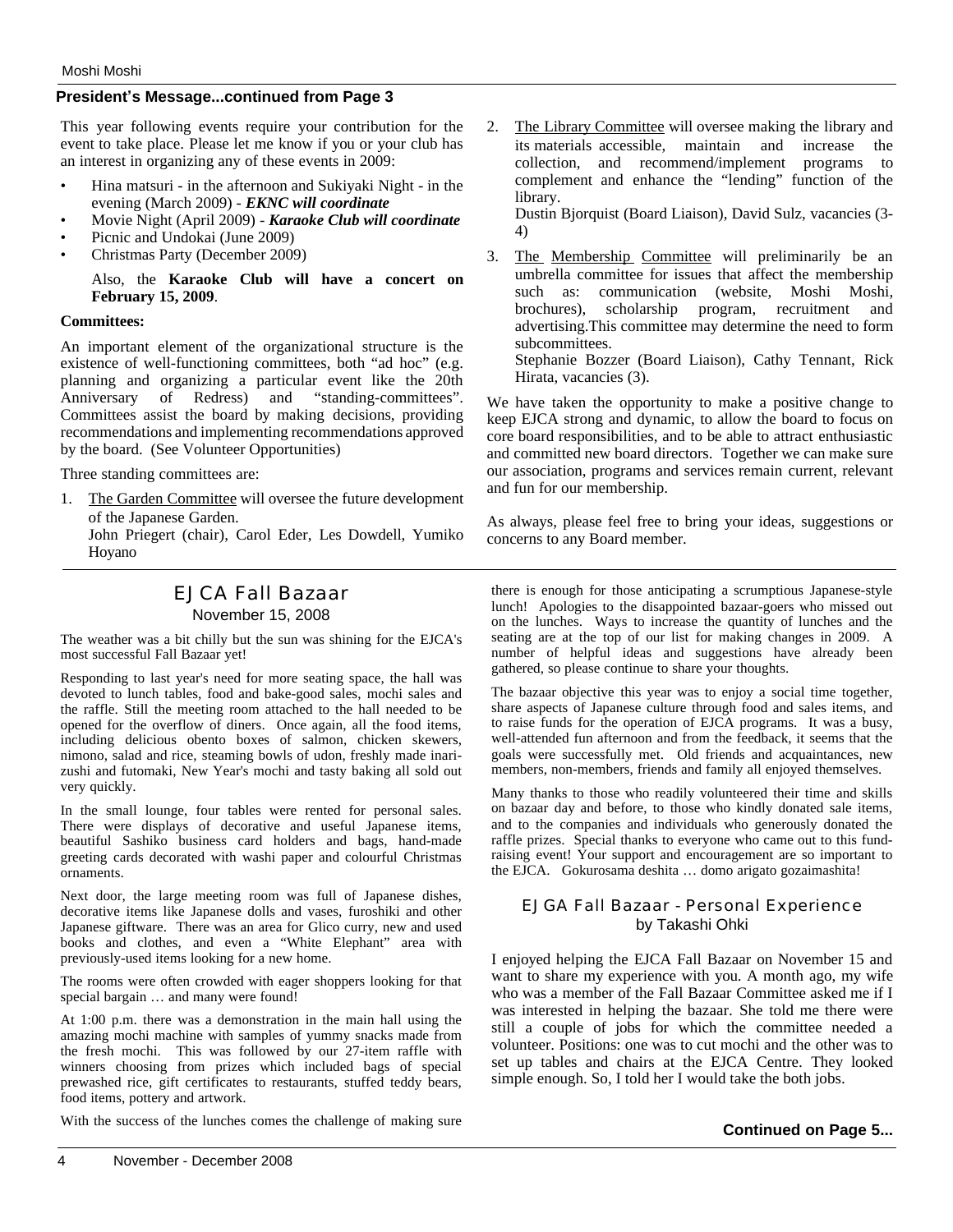#### **Personal Experience...continued from Page 4**

This was how I got involved in the bazaar and found out that the bazaar was much more complex than it looked. Did you know that the preparation for the bazaar started in October and involved over fifty volunteers? There were over twenty different tasks that must be completed in a pre-arranged order. If you want to develop your organizational skills, an EJCA bazaar will be an ideal training ground that can provide you with all kinds of situations you deal with in a big organization.

At 9:00 am on November 3, I was standing in the kitchen of the EJCA Centre waiting for freshly pounded mochi. There were three other people, all women, in the kitchen. They were busy steaming and pounding sweet rice into mochi by three mochi making machines. When mochi was made, I took it out of the machine, placed it on a plastic tray, made it flat, and put it into the freezer to cool. When it became cool and hardened, I cut it into small pieces of mochi of the same size. It took us five hours to make twenty kilograms of mochi. I cut them all and made 350 pieces of small mochi. On the following day, another team of four people made another 350 pieces of mochi.

Cut mochi was a simple task but it gave me a new experience of working as a member of a cooking team. I found it fun to work in the kitchen with other people. Now I was looking forward to the other task I was assigned to. On November 15, the day of the bazaar, I went to the Centre at 9:00 am. I was to place tables and chairs in the gym. With John, the centre manager, I finished this task in thirty minutes by 9:30 am. The bazaar would not open to the public until 11:30. So, I walked around the Centre to see how other people were doing. In the kitchen, a cooking team was busy preparing bento lunch (a Japanese style boxed lunch). In the room next to the gym, several cooking teams were making futomaki-sushi, inari-suhi, and chirasi-sushi. In the lounge, tables were being set up for selling Japanese souvenirs, books, clay dolls, books, etc.

They all looked busy and knew what they were doing. I felt that I was the only person who did not know what to do next. Usually it was quite all right for me to find myself in such a position, just watching leisurely what other people were doing. But there was an atmosphere around the Centre that a big event was taking place soon and every body was part of this event. I felt uneasy doing nothing and went into the kitchen. I stood at the corner just hoping that somebody would notice me and offer me a job. Sure enough, a woman frying chicken on the stick asked me to help her. One hundred and four boxed lunches were being prepared. Each boxed lunch included two sticks of breaded and fried chicken. So, altogether, two hundred and eight sticks must be fried. I had experience of frying chicken at home but that was just for my family, not like frying two hundred sticks.

With her helpful advice, I could fry chicken on the stick one after another for two hours without a hitch. While watching chicken getting fried in the frying bowl, I leaned how food was prepared for the bazaar. There would be 104 lunch boxes, 50 bowls of udon noodle served hot from the kitchen, 50 rolls of futomaki-sushi, 45 dishes of chirashi-sushi, and 120 pieces of inari-sushi. There was a cooking team for each kind of food. My role was just to fry chicken on the stick but I became a member of the boxed lunch cooking team. In the future I can add cutting mochi into the same size and frying a lot of chicken on the stick to my list of credentials.

Then, I realized that having an EJCA bazaar was in fact an opportunity of extending a list of credentials of EJCA as a whole. I saw some changes in the composition of the members of these cooking teams. Some old EJCA member had retired and new members had joined. In the process of this generational and compositional change of EJCA membership, working together as a cooking team provides us opportunities to pass knowledge and skills of Japanese cooking, particularly cooking for a large number of people, from one generation to another and from one group to another. Each one us could be a carrier of these shared knowledge and skills. Every time each one of us extents his or her list of credentials, EJCA becomes richer as a whole in its capacity for contributing to its community.

This year, only eight out of fifty volunteers were males. I think that such a valuable experience should be equally shared between males and females. Next year, please join me for cutting mochi and frying chicken sticks.

# Membership Committee

For several years, some EJCA committees have been relatively inactive. To re-establish these as functional committees, the Board felt it would be best to start by placing a number of related committees under one umbrella committee. This overall committee will examine issues and decide the most effective way to proceed.

The "Membership Committee" is the umbrella committee that will look at topics affecting various aspects of membership, for instance: communication, status of membership and how to increase membership, scholarships and programs.

Because EJCA serves many different generations and ages, members with a variety of interests and new immigrants (Ijusha) it is important that our activities and programs remain relevant. Appropriate programs and services can draw new members and keep the organization vibrant, just as programs that don't fulfill current needs hamper an organization's ability to retain or attract members.

We are looking for individuals who represent different generations and interests to join the committee. If you are interested in examining the issues that affect our membership, methods of communication/advertising and recommending action plans, please contact Cathy Tennant (tennant@shaw.ca or at 436-6291) by December 15, 2008.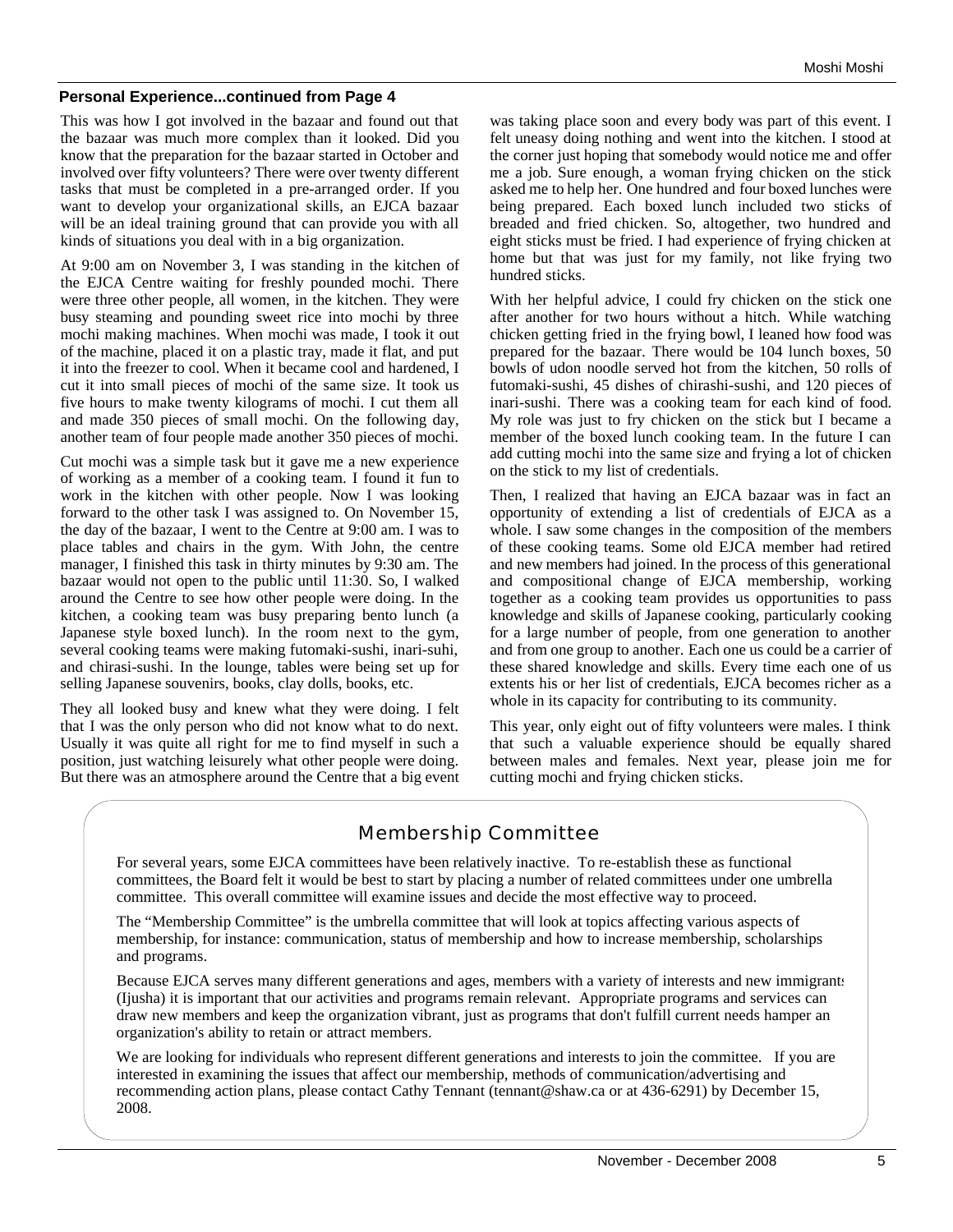### EJCA Seniors News

#### **Yumiko Hoyano**

It is hard to believe that we are already in late November. There was the first snow on the ground a few days ago indicting that winter is almost here though we still have nice warm days.

After our meeting and lunch on September 24, David Sulz gave a talk on Japanese tops. It is his hobby to collect Japanese tops and sure enough, he has many. And he demonstrated how to play some of the most interesting tops and there were many, many to look at and to play with. All our seniors became like children, playing with new toys and what a fun afternoon we had! Thank you to David. We enjoyed your talk about why you became interested in Japanese tops, and showing us some of your precious collection.

We went to the River Cree Casino for lunch on October 7 as our October day trip. There were a number of us, including me who had never been to this place. We met at the main entrance and Bob Motokado arranged for us to get some freebees such as lunch, casino money, etc. It is not like Las Vegas casinos but gave enough excitement for some of us who played slot machines and winning daily draws. There were about 20 people in our group, so we qualified to get a commission from the Casino to put into the Seniors Club coffers. This day trip was a

little different, but we enjoyed it.

The Afternoon Activity Planning Committee (APC) met after the last meeting and planned for November. The plan will be implemented on the November 26 and I am looking forward to see how it will work out. Thank you to the planning committee members; Alder Currie, Hiroko Currie, Yoshie Kaneda, Sam Kaneda, Yumiko Hoyano. Masa Yoneda wanted some activities to stimulate our brains so I came up with a Japanese bingo game with which I hope you will acquire a few new Japanese words by playing. This is team play so help your teammates. Then, we will try the new Bocci ball game as a team competition as well. I heard you can play it sitting on a chair so no excuses not to play! We will make 4 teams and the winning team gets prizes! Although I will be away and not be bale to see it but if the members enjoy this activity then the planning committee will continue to improve it.

There will be no December Seniors Club meeting. However, there will be the EJCA Christmas Party on December 13 and the New Year Party on January 10, and I am sure, many yea-end and holiday activities with your friends and family.

The next Seniors Club meeting will be on Wednesday January 28, 2009. Have a nice, relaxing holiday season.

# Update on the Gordon Hirabayashi Library Project

The Edmonton Japanese Community Association (EJCA) has had a small library collection in a dedicated room (The Gordon Hirabayashi Library) for many years, mostly consisting of donated materials and mostly written in Japanese. Lately, the library has become quite unused and disorganized. The EJCA board decided that it needed someone with library expertise to provide ideas and assistance in revitalizing the library to increase its usefulness to members. This summer, David Sulz, a Master of Library and Information Studies [MLIS] student who lived in Japan for five years, was hired on a contract basis.

From July through November 2008, David studied our library, investigated and researched similar cultural/community libraries, gathered feedback from members and prepared a Library Plan for the EJCA.

David made four "Immediate Recommendations" that the Board has approved. They are:

- 1. Improve access to the library (e.g. regular hours, communication about the materials available and hours of operation, website links).
- 2. Form a Library Committee (decide how to make the library accessible, maintain and increase the library collection and services)
- 3. Library Committee will draft the Vision, Mission, Goals, and Policies

4. Chose an appropriate catalogue / circulation system.

David has volunteered to be a part of the library committee and Dustin Bjorkquist will be the board member liaison.

We are looking for 3 additional EJCA members to join the Library Committee to help make the library plan a success. If you:

- have a genuine interest in the services and materials that libraries can offer
- are enthusiastic about helping to make our library an accessible destination for our members
- are interested in working with others to implement plans

please contact Cathy Tennant at <tennant@shaw.ca> or Dustin Bjorkquist at <moparius@yahoo.ca>.

The ability to read Japanese is not required but it is preferable that at least one member of the committee is fluent in Japanese.

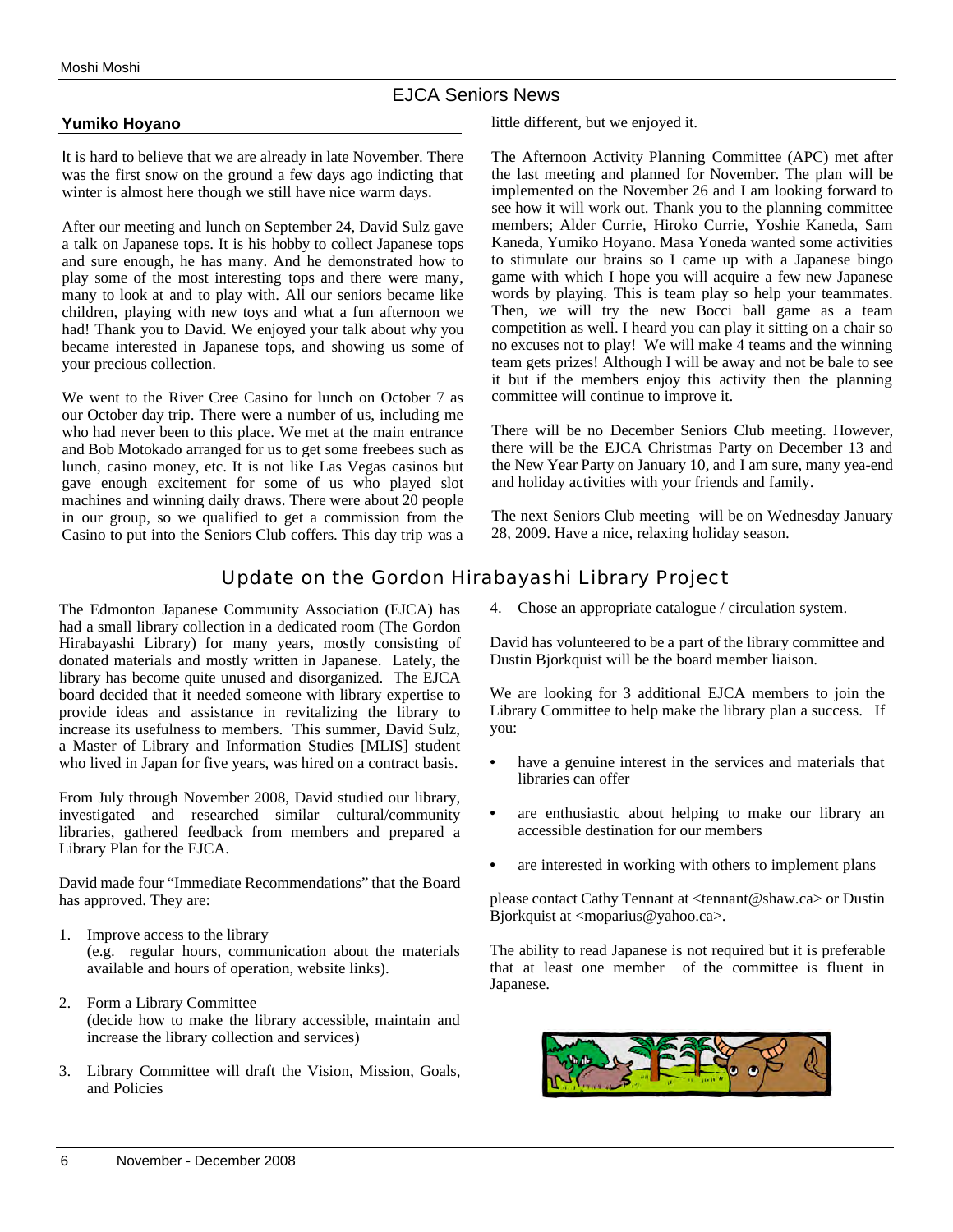|                   | <b>Calendar of Upcoming Events</b>                        |
|-------------------|-----------------------------------------------------------|
| December 9, 2008  | EJCA Board Meeting, at the Centre beginning at 7:00 pm    |
| December 13, 2008 | EJCA Christmas Party, at the Centre beginning at 4:00 pm  |
| January 10, 2009  | EJCA New Year Party, at the Centre beginning at 5:00 pm   |
| January 13, 2009  | EJCA Board Meeting, at the Centre beginning at 7:00 pm    |
| January 28, 2009  | Seniors Club meeting, at the Centre beginning at 11:00 am |
| February 10, 2009 | EJCA Board Meeting, at the Centre beginning at 7:00 pm    |
| February 15, 2009 | Annual Karaoke Concert, at the Centre                     |
| February 25, 2009 | Seniors Club Meeting, at the Centre beginning at 11:00 am |
|                   |                                                           |

# **VOLUNTEER AND DONOR APPRECIATION**

EJCA's activities have been successfully carried out with the help of many volunteers and a variety of donations. The EJCA Board members think it is very important to recognize volunteers and donors in a consistent manner. So this year, volunteers and donors for each activity will be reported in the Moshi Moshi as an independent article. Toward the end of a term, a volunteer appreciation activity will be held.

If your name is missing from the list, please inform Cathy Tennant so it can be noted in the next Moshi Moshi. Please help us to maintain an accurate list.

#### **HENRY SHIMIZU BOOK SIGNING**

Shiho Asano, Gayle Tsuji, Brenda Madsen, Cathy Tennant

| <b>EJCA BAZAAR</b><br><b>Planning Committee:</b>  |                               |                                           | Naomi Leroy, Kyoko Watanabe, Kazuko Hirata, Yukiko Asai, Edie Nagata, Sanae Ohki, Cathy Tennant |  |  |
|---------------------------------------------------|-------------------------------|-------------------------------------------|-------------------------------------------------------------------------------------------------|--|--|
| Aiko Kawawada                                     | Brenda Madsen                 | Cathy Tennant                             | Edie Nagata                                                                                     |  |  |
| Eliza Wong                                        | Emiko Kinoshita               | Gayle Tsuji                               | Grace Fujino                                                                                    |  |  |
| Heidi Matsune                                     | Hideko Kucharski              | Hitoshi Shigemitsu                        | Jim Hoyano                                                                                      |  |  |
| John Priegert                                     | Joyce Kiyooka                 | Kazuko Hirata                             | Keiko Allport                                                                                   |  |  |
| Keiko Ito                                         | Keiko Oba                     | Ken Tanaka                                | Kyoko Waida                                                                                     |  |  |
| Kyoko Watanabe                                    | Liccako Onoda                 | Liz Machida                               | Masako Hubbihoca                                                                                |  |  |
| Michiko Kawashima                                 | Maki Oba                      | Midori Tanaka                             | Mineko Sasano                                                                                   |  |  |
| Mizuho Hanaki                                     | Naomi Leroy                   | Noriko Fujino                             | Osamu Sasano                                                                                    |  |  |
| Rei Kondo                                         | Ryo Komatsu                   | Sally Kim                                 | Sanae Ohki                                                                                      |  |  |
| Saori Yoshida                                     | Sayuri Matsuba                | Shiho Asano                               | Takashi Ohki                                                                                    |  |  |
| Tom Hyodo                                         | Toshiko Yamamoto              | Yoshie Kaneda                             | Yuki Asai                                                                                       |  |  |
| Yuko Nakano                                       |                               |                                           |                                                                                                 |  |  |
| <b>Raffle Donors</b>                              |                               |                                           |                                                                                                 |  |  |
| Akiko Kohana                                      | <b>East Bound Restaurant</b>  | <b>Furusato Restaurant</b>                |                                                                                                 |  |  |
| Japanese Village                                  | Japan Video                   | Kazuko Hirata                             |                                                                                                 |  |  |
| Kita no Taiko                                     | <b>Bistro Kobe Restaurant</b> | Mikado Restaurant                         |                                                                                                 |  |  |
| Shiko Kataoka                                     | Shogun Restaurant             | Wasabi Restaurant                         |                                                                                                 |  |  |
| Yuriko Kitamura                                   |                               |                                           |                                                                                                 |  |  |
| <b>Other Donors (Sale Table, Baking, In-kind)</b> |                               |                                           |                                                                                                 |  |  |
| Amanda                                            | Aiko Kawawada                 | Banzai Restaurant                         | Cathy Tennant                                                                                   |  |  |
| Canakor Foods                                     | Chizuko Kimura                | Dan Kinoshita                             | Diane Nawata                                                                                    |  |  |
| Edie Nagata                                       | Eleanor Halpern               | Emiko Kinoshita                           | Eliza Wong                                                                                      |  |  |
| Flo Ingham                                        | Gayle Tsuji                   | Grace Fujino                              | Heidi Matsune                                                                                   |  |  |
| Hiroko Terakura                                   | Joyce Kiyooka                 | Kay Oda                                   | Naomi Leroy                                                                                     |  |  |
| Natsuko Cyr                                       | Mineko Sasano                 | Ruby Tsuruda                              | Sanae Ohki                                                                                      |  |  |
| Tami Tsujikawa                                    | Tiki Miyashita                | Toshitsugu Yokota Wray Tsuji              |                                                                                                 |  |  |
| <b>Personal Sales Participants</b>                |                               |                                           |                                                                                                 |  |  |
| Cathy Ito Lynne Fortowsky                         | David Sulz                    | Yumiko Hoyano (for the late Hyoko Baxter) |                                                                                                 |  |  |
|                                                   |                               |                                           |                                                                                                 |  |  |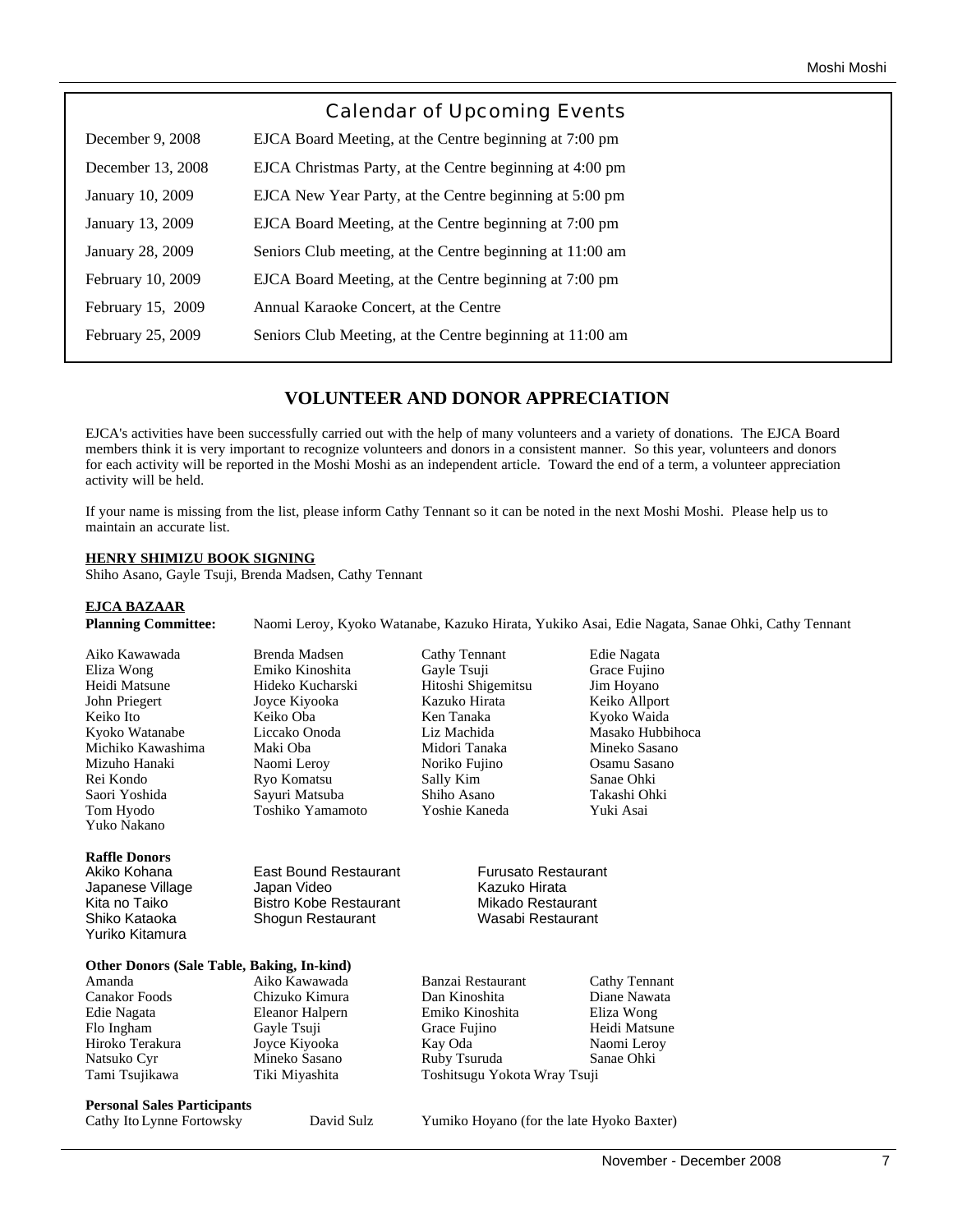# Directory of EJCA & Affiliated Clubs & Organizations

The following is a list of the clubs and organization in our community. If meeting times are given, the location is at the EJCA Centre. See the EJCA website <ejca.org> or the website of the group for more details. Please e-mail <office@ejca.org> for any changes or errors.

#### **Sabaki Go Club**

Purpose: To learn and enjoy playing Go for all ages Meetings: Tuesday evenings from 7:00 pm and Saturday afternoons from 1:30 pm (lounge 3). Contact: Chuck Elliot at 452-1874, <Chuckbrenda@shaw.ca> Website: <www.sabaki.org>

#### **The Edmonton Gojukai Karate Club**

Tuesdays and Thursdays (except holidays) Children, 7-12 years of age: 6:00-7:00 PM Youths, 13-17 years of age: 7:00-8:15 PM Contact: John Priegert - 436-1825, <priegert@telus.net>

#### **Kendo/Naginata Club**

Meetings: 2nd & 4th Fridays at 7:00 pm website: http://web.mac.com/eknc/iWeb/EKNC/Welcome.html

#### **Kita No Taiko**

Japanese Drumming Group Practices: Monday and Wednesday from 7 pm Contact: 431-0300 or <info@kitanotaiko.ca> Website: <www.kitanotaiko.ca>

#### **Bonsai Club**

Raising and keeping bonsai plants Meetings: 3rd Wednesday monthly, 7-9 pm Contact: Les Dowdell - 437-0530

#### EJCA Art Club

The pleasure of watercolour painting is priceless! It's also a great way to stimulate your creativity and stay in tune with nature's ever changing colours. The Art Club usually meets twice a month from 10:30 am to 2:30 pm on the 1st and 3rd Sunday of each month (please refer to the EJCA web calendar for exact dates).

The sessions begin with instruction and a demo. Lessons are repeated often so you can join the club at anytime! Beginners are welcome, as well those with some experience. The fee of \$5 per class covers room rental and some materials. If interested, please contact Yumiko at 780-437,7730 or email at yumiko@shaw.ca

#### **Karaoke Club**

1st & 3rd Friday of each month, 9 pm - ? Contact: Rick Hirata - 438-2747

#### **Keifukai of Edmonton**

Japanese Brush Calligraphy Contact: Kazuko Hirata - 438-2747

#### **Chigiri-e Art**

Torn paper art work creation Contact: Keiko Frueh - 436-5843

#### **EJCA Seniors Club**

Monthly Lunch meeting & activities 4th Wednesday of each month, 11 am to 3 pm Contact: Yumiko Hoyano - 437-7730

#### **Wakaba Kai**

Traditional Japanese Dance Contact: Keiko Frueh - 436-5843

#### **Metro Edmonton Japanese Community School**

Japanese language instruction Contact: <sakaguchisensei@hotmail.com> Website: <www.ualberta.ca/~tkin/MEJCS-index.htm>

#### **EJCA Art Club**

Ist & 3rd Sunday of each month, 10:15 am - 2:00 pm Contact: Yumiko - 437.7730

#### **TAIKO WORKSHOPS**

Kita No Taiko is holding beginner Japanese Drumming workshops for the public.

#### The Next Workshops will be in January, 2009.

Do you know anyone who might appreciate a workshop gift certificate for Christmas or a birthday?

It is \$45 for a 3 hour workshop. The minimum age is 13 years old.

This beginner workshop allows people to experience taiko from a different perspective  $-$  through participation! There is plenty of drumming, and we encourage people to have fun with the taiko. Apprenticeship may be considered.

To be added to our mailing list to be notified of exact workshop dates or show updates, or for info or a workshop registration application, call: 431-0300 or email: info@kitanotaiko.ca or go to: www.kitanotaiko.ca.



10125-121 Street Edmonton, Alberta **T5N 3W9** 

Phone: 780-488-9757

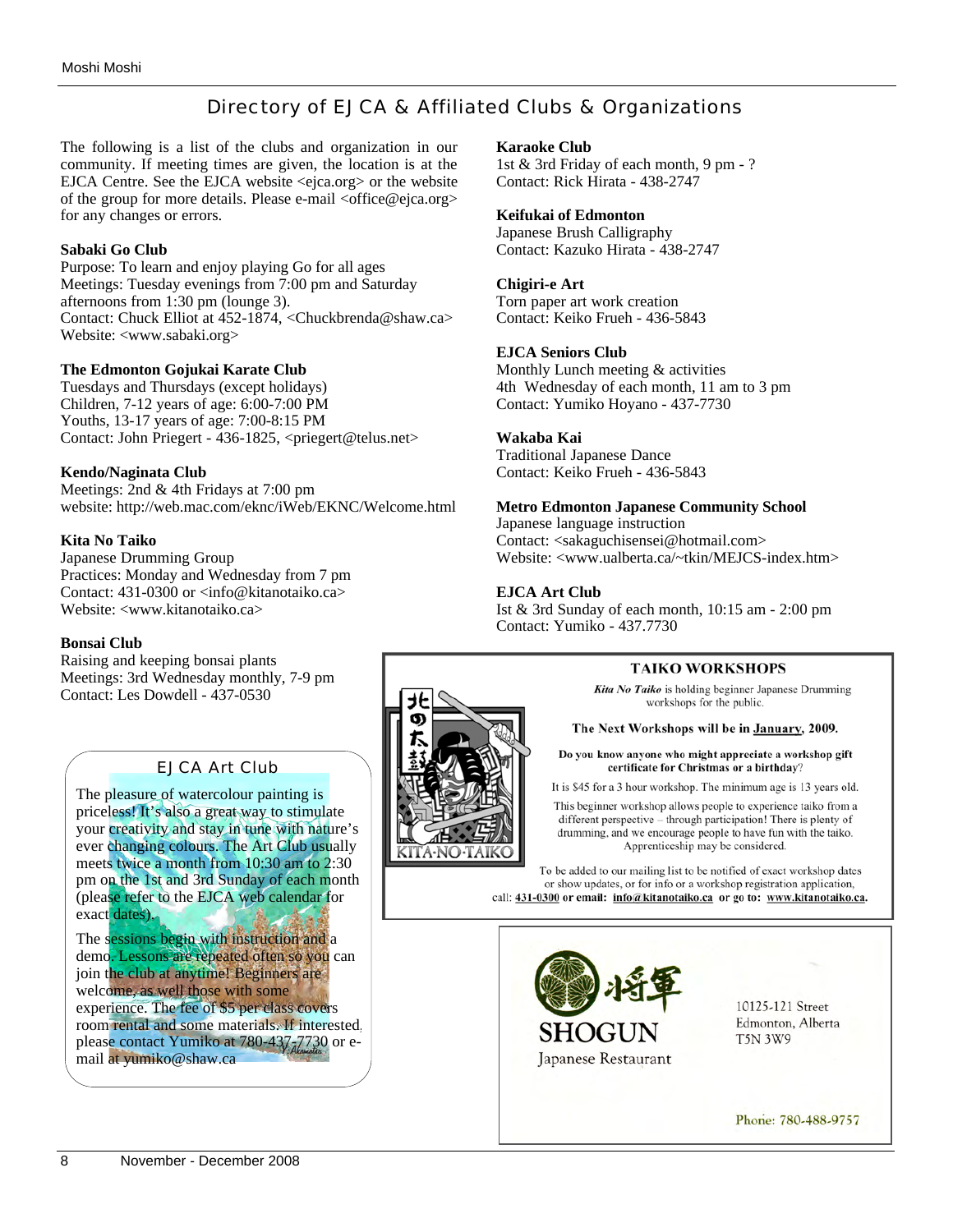# 『]快適』『清潔』をお求めのあなたへ

*Enjoy the comfort of the latest hi-tech bidet*

*Unlike a traditional bidet, you sit on a heated seat while using the multi-functions of the Personal Hygiene System.* 



**For information or purchase, please contact ASA (Aita Sales Agent) Phone (780) 922-4313 Fax (780) 922-4593 e-mail: msaita@oanet.com**

# **NIPPON TRAVEL LTD.**

**Flight Ticket to Japan, Asia, Europe & Americas Japan Rail Pass / Tours in Japan Tours in Asia / Europe All inclusive tour to Caribbean** 

ニッポントラベル

日本・世界各地への航空券

Rail Pass: 日本/ヨーロッパ/ VIA

世界各地のツアー アジア ◆ ヨーロッパ ◆ カリブ海 ◆ etc

Office: Energy Square 1flr. Jasper Ave & 106 St Tel : (780) 429–4545 www.nippontravel.ab.ca



# MACHIDA COMPUTER SYSTEMS

Custom Assembled Computers Televisions \* Electronics \* VCR's (Sales and Service) David Machida (dmachida@telus.net)

90 Garnet Crescent Sherwood Park, AB T8A-2S4 Ph/780 467-5377

# TONY the TAILOR

# ALTERATION SPECIALIST **JUNKO DARASENG**

Specializing in LEATHER, FUR & SHEEPSKIN All types of mens & ladies clothes, coats & jackets Dry Cleaning Available

10172 - 104 Street Edmonton, Alberta T5J 1A7 **Telephone 426-4654**

# 寿司わさび

*Sushi WASABI*

**5714 - 111 Street Edmonton, AB**

**Business Hours** Tues-Thurs: 5 PM - 9:30 PM Fri: 5 PM - 10 PM Sat: 5 PM - 10 PM Sundays & Holidays: 5 PM - 9 PM CLOSED Mondays

> **Phone: 433-0533 Fax: 413-4138**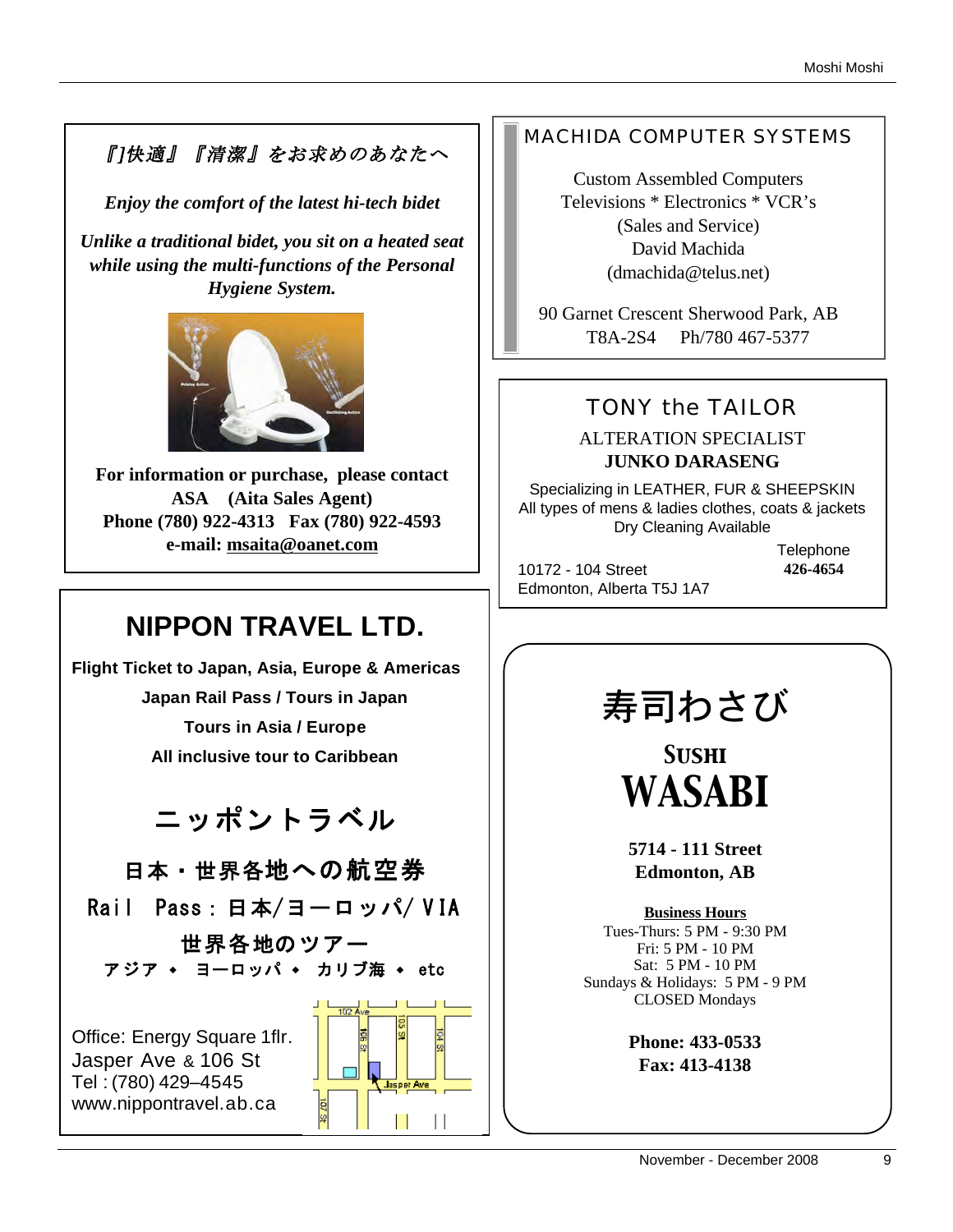

EJCA 新年会

1月10日(日曜日)

EJCAは新年を会員の皆様と一緒に祝う「新年会」を下記のように計画しています。 ご馳走は持ちよりです。皆さん、腕によりをかけて新年に相応しい美味しいものを作ってください。

お正月の雰囲気を醸し出すために着物を着てくる人が大勢いると楽しいですね。

プログラム: 5時ー5時半 デナーの準備。 5時半ー7時 デナー:持ち寄り料理、酒、ワイン、雑煮、ご飯は用意します。 7時ー8時半 ????

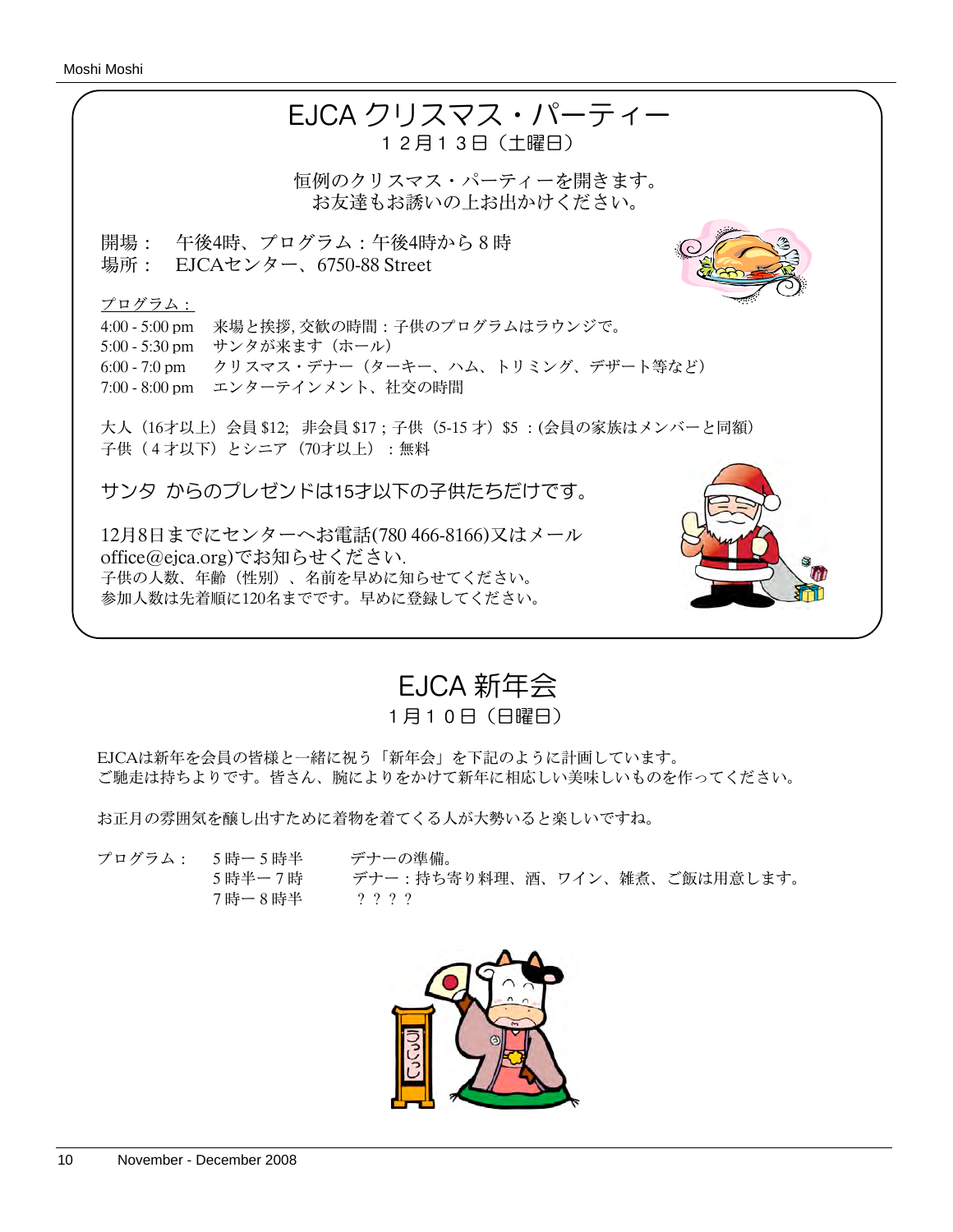# EJCA会長の言葉

#### キャシー・テナント

2008 - 2009 年度の役員一同よりご挨拶いたします。大木早苗、 ジム・ホヤノ、ブレンダ・マディソン、浅野志保、スコット・ サットン、平田能彰、ステファニィ・ボザー、ダスティン・ビ ヨルキスト、と私が一緒に役員として活動いたします。

戦時補償成立20周年会議が9月19日から21日まで、バンクー バーで行われました。会議の様子は次の「もしもし」で報告い たします。その1週間後9月27日にEJCAの年次総会と戦時補 償成立20周年祝賀会が行われました。戦時補償に関して意義深 い講演や討議がなされ、成功裏におわりました。報告がこの号 に載っております、ご覧ください。

10月15日にはEJCAセンターにヘンリー・シミズ氏を迎え て、新著「戦時強制疎開のイメージ」という絵と文で綴った疎 開の思い出の本のサイン会を催しました。会員や非会員が大勢 参加して、ビクトリアへ引っ越したヘンリーとジョンに会うだ けでなく、知人と交流を交わすすばらしい機会になりました。 本はまだ一般書店には出ていませんが、ヘンリーのサイン入り の本が11月末にはEJCAに届くことになっています。

11月15日にはEJCA秋のバザーが大盛況に行われました。ボ ランティアの方の時間や賞品や売る物やお菓子など、たくさん のご寄付をいただきました。報告がこの号に載っております、 ご覧ください。

#### 特別役員会報告

毎年新役員が選出されると、丸1日の特別役員会を開き前年度の 活動成果の検討、新年度の計画、懸案事項の討論をしていま す。今年も11月2日にこの会が開かれました。

ここ数年間「役員選出の難しさ」と「役員の仕事の軽減」が問 題となっています。これはEJCAだけではなく非営利団体は どこでも似たような問題をかかえています。今年は単にその原 因を特定するだけに終わらず、EJCAが将来に向けて成長し ていくためにどう変わっていったらよいのかを探りました。

まず近年の傾向として、EJCAの会員数が増加し、プログラ ムやサービスが増え、ほかの団体との提携が盛んになり、エド モントン社会の中でもEJCAの存在が重要になってきている ことが指摘されました。そのような会の役員は仕事を通して新 しいスキルを身につけ、会の内外にもネットワークを広げるこ とができ、また個人としても成長できる機会であると考えられ ます。

それにもかかわらず役員になり手がない原因は、すでに生活が 忙しくて時間がない、責任を全うするための経験や力がないと 思っている、などがあげられました。さらに、役員になること がどうしてそんなに時間をとられることだと思われるのか、ど うして責任が重いと思われるのかを考えてみました。よく、 「仕事を退職しなくては役員になれない」という言葉を聴きま すが、それは、私たちがいろいろな経験を持ついろいろな世代 の役員を必要としていることと相反します。

#### 現状

20年前、EJCA役員会は年に3回行事をしていました。ピク ニック、クリスマス、それとヘリテージ祭りへの参加です。現 在は毎月何かの行事があり、役員会は会員の協力を得て計画、 実行しています。非常に活発な会に成長しています。

プログラムが増えて内容も発展していくと、より効果的で能率 のよい運営が必要になり、そのために役員会がすべての行事を 計画実行するのではなく、役員会でなくてはできない重要事項 に集中して活動を行わなければなりません。役員以外の会員や グループがリーダーシップをとってEJCAの行事をしていく ことが必要になってきます。

実際に役員以外の会員やグループがEJCAの行事に積極的に 参加し始めています。例えば、どんぐりの会はひな祭りを手 伝っています、リロイ尚美さんはバザーの食べ物のリーダー、 渡辺京子さんはお餅のリーダーです、近藤玲さんはクリスマス の子供のプログラムとプレゼントのリーダーです。このような EJCAのリーダーを育てるために役員会はトレーニングを し、手伝いをし、力になっていかなければなりません。

今年、役員会は次の行事の計画と運営に直接責任を持ちます。

- o 年次総会 (2009年9月)
- o 秋のバザー (2008年11月)
- o クリスマス パーティ (2008年12月)
- o 新年会 (2009年1月)

そのほかの楽しい行事ももちろん行われますが、それは役員会 とクラブやグループ、会員がそれぞれの得意とする力を出し、 新しいアイディアを加え、これは"私"または"私たちのクラ ブ"が責任を持ってやるの行事だというようにしたいのです。 そうしたら、みんなの大好きな行事が新鮮でもっと楽しくなる と思いませんか?

うれしいことにすでに申し出があります。剣道なぎなたクラブ は「すき焼きの夕べ」、からおけくらぶは「映画会」を主催し ます。それぞれの計画には役員が少なくても一人参加して、必 要なお手伝いをし役員会との連絡をとります。今年度の行事は つぎのように計画しています。皆様のお申し出をお待ちしてい ます。

- o ひな祭り(午後)とすき焼きの夕べ(夕方) (2009年3月) すき焼きは 剣道なぎなたクラブ
- o 映画会 (2009年4月)- からおけくらぶ
- o ピクニック・運動会 (2009年6月)
- o クリスマスパーティ (2009年12月)
- このほかに 2月15日にからおけクラブのコンサートがありま

#### コミティ

す。

EJCAには、戦時補償の20周年記念会のような1回だけ行われ る行事のためのコミティと、常時活動しているコミティがあり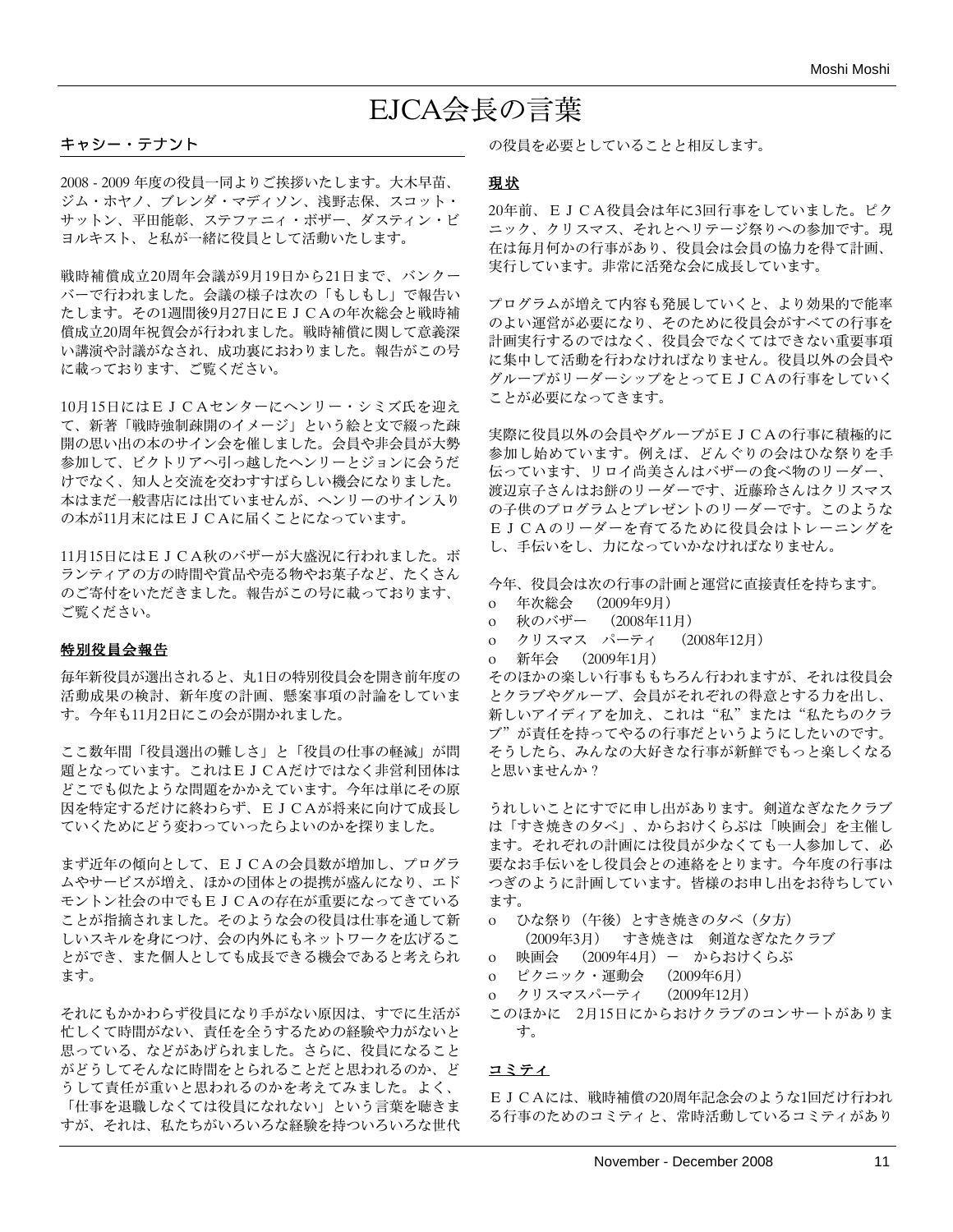ます。コミティは役員会のために提案を作ったり、役員会が決 めたことを実行したりします。

- 3つの常時活動しているコミティ:
- 1. 庭園コミティは会館の前の庭園の計画をします。 メンバー:ジョン・プリガート、キャロル・エダー、レ ス・ダウデル、ユミコ・ホヤノ
- 2. 図書コミティは図書の活動を計画します。 メンバー:ダスティン・ビヨルキスト、デイビッド・シュ ルツ、欠員3-4名
- 3. 会員コミティは会員とのコミュニケーション(Website、も しもし、パンフレット)、奨学金、会員の入会、広告など に関する事柄を統括します。また、そのために必要なサブ コミティを決めます。

メンバー:ステファニィ・ボザー、キャシィ・テナント、 リック・ヒラタ、リーガン・ケイン、欠員2名

役員会はこれを機会に、EJCAが安定し活動的な会であり続 けること、役員会が重要な事項に関して責任を担える体制を作 ること、新しく役員になりたいと思う人がふえること、のため に必要な改革を行っていきたいと思っています。ご一緒に協力 しあって、私たちの会の活動やプログラム、サービスを維持し より楽しいものしてまいりましょう。

どうぞお考えや提案などをどの役員にでもお伝えください。

#### ゴードン・ヒラバヤシ図書室

EJCAには小規模な図書室があり、蔵書は主に寄付された日本語の本です。近年図書はあまり利用されず整理も行 き届いていないのが現状でした。役員会では、図書の経験のある人に調査を依頼して、図書が会員のために役立つよ うに提案などをしてもらうことに決めました。この調査のためにアルバータ大学の図書館学の修士の勉強をしていて 日本にも5年住んだことのあるデイビッド・シュルツさんに調査をお願いしました。

7月から10月まで、デイビッドは私たちの図書の現状を調査し、同じような規模や特徴を持つほかの図書館を調べ、 会員からの意見も聞いて、EJCAの図書の試案を提出しました。役員会では試案を検討して早急にできる事項を実 行に移すことに決めました。その事項は

- 1. 図書室利用の便宜を図ること(図書室の使える時間、本の種類、Websiteとのリンクなど)
- 2. 図書コミティを発足させること(図書利用の便宜を図る、蔵書の種類を決め充実させる)
- 3. 図書コミティが図書の目標や規約を決める。
- 4. カタログや貸し借りの管理システムを決める。

デイビットは図書コミティのメンバーになりたいと申し出ています。役員会からはダスティン・ビヨルキストがメン バーになります。

あと3名のメンバーをEJCAの会員から募集しています。もし次のような条件がそろいましたら、ぜひ参加してい ただいてご一緒に図書の計画を進めたいと思います。

ο 図書室が提供できるサービスや蔵書に興味がある

- ο 会員が図書を有効に利用できるように協力したい
- ο 計画を実行していくために他のメンバーと仕事がしたい

キャシィ・テナント (tennant@shaw.ca)かダスティン・ビヨルキスト (moparius@yahoo.ca.)へお伝えください。

メンバーになるために日本語が読めることは必要ではありませんが、メンバーの一人は日本語ができることが望まし いと思います。

## ボランティアと寄贈者の紹介

EJCAの活動は大勢のボランティアの方々といろいろな形 の寄付によって支えられています。役員会では、ボラン ティアと寄贈者の皆様をきちんと把握し、お礼の心をお伝 えすることはとても大切なことだと思っています。今年は 「もしもし」に特別な欄を設けて毎号行事ごとにお世話に なった皆様のお名前を紹介し、年度末にはお礼の会をする ことを決めました。紙面の都合でお名前は英語の方に載せ ます。また、きちんとお名前を記録するようにいたします が、記載漏れや間違いなどありましたら、ぜひお知らせく ださい。次号で訂正、追加いたします。

# 日本語のレッスン (初級)

EJCAでは1月から始まる初級日本語のレッスンに10名の会員を 募集しています。このプログラムは北アルバータJET同窓会 (NAJETTA)と協賛で行われます。NAJETTAの会員は日本で英語 を教えてカナダに戻ってからも、日本語を勉強したい希望があり ます。NAJETTAでは総領事館からの基金援助を得て独自のレッ スンを試みることになりました。EJCAの会員の中にも日本語 を勉強したい希望がありました。EJCAはレッスンの計画、先 生の確保、教室の提供などの協力をし、両方の会から10名ずつの 生徒で初級のクラスを始めます。10週間の試みのあと、どのよう に続けるかを検討し、将来は中級のクラスも作っていきたいと 思っています。受講の資格や選考方法などは英語の案内をご覧く ださい。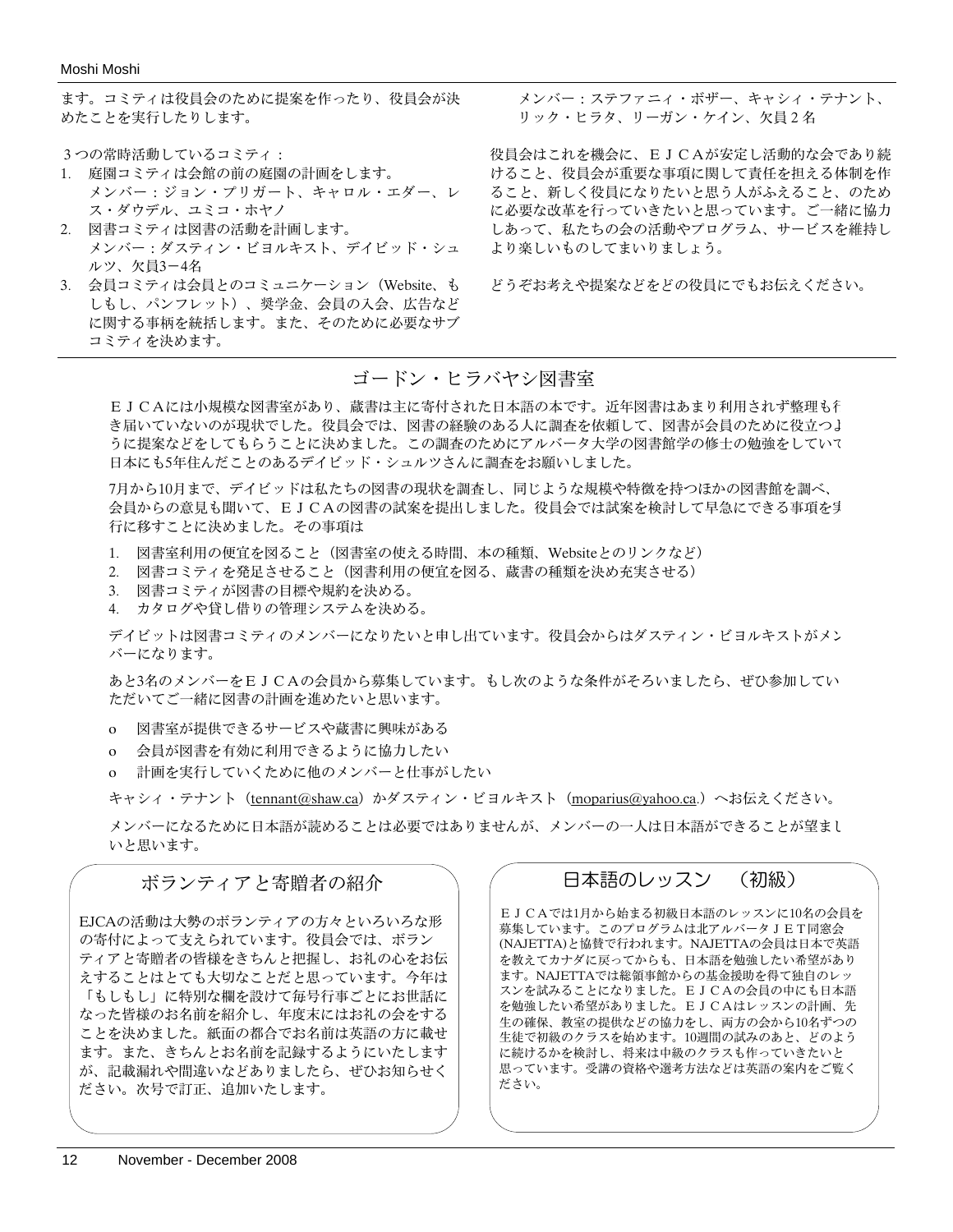## シニア・グループからのニュース

#### ユミコ・ホヤノ

信じがたいことですがもう11月ですよ。地面がうっすりと白く なりましたので冬の到来と言うことでしょう。でもまだ暖かい 日が続いています。

9月24日のミーティングではミーティングとランチの後、ゲス ト・スピーカーとしてディビッド・サルツさんが「日本の駒」 についての話をしました。日本の駒を集めることは彼の趣味で すが、本当に珍しい駒を沢山持っています。そしてこれらの駒 の回し方を見せてくれました。シニア達は子供になって駒で遊 び、なんと楽しい午後を過ごしたことでしょう!ディビッド・ サルツさん、ありがとうございました。あなたがなぜ日本の駒 に興味を持つようになったのかと言うお話も面白かったです し、貴重なコレクションを見せていただき、ありがとうござい ました。

10月の日帰り旅行として会はリバー・クリー・カジノへ行きま した。私も含めてそこへ行った事の無い人が大勢いました。カ ジノの正面入り口で集まり、ボブ・モトカドさんが手配してく れて、ランチも含めていろいろなタダの物をいただきました。 ラスベガスのカジノと言う訳にはいかないけれど、スロット・ マシンをしたり、福引きに当たったりと充分に楽しみました。 20名弱の参加者があったので特別グループ割引のようなものさ えもらいました。今回の日帰り旅行はすこし変わっていました がでも楽しかったです。

「午後活動計画委員会(APC)」は先月のミーティング後会って11 月のための計画を立てました。この計画は11月26日の会合の時

に実施しますがどのように行くか楽しみです。計画委員会の皆 様:アルダー・カーリー、ヒロコ・カーリー、ヨシエ・カネ ダ、サム・カネダ、ユミコ・ホヤノ、ありがとうございまし た。マサ・ヨネダは脳を活性化するようなゲームを考えてほし いと言っていましたので、日本語を勉強できるビンゴーを作り ました。これをすることで一言でも二言でも新しい日本語を覚 えられたら幸いです。これはチームでするのでチーム・メイト と助け合ってください。またバッチ・ボールと言うゲームも チームでします。椅子に座っていても出来るゲームと聞きまし たので全員参加できるかと思います。チームを四つ作り、勝っ たチームには賞がありますよ。残念ながら私は11月のミーティ ングには欠席なのですがもしこの活動計画を会員の皆さんが楽 しむ事ができたら計画委員会は続けて改善して行きます。

12月にはミーティングはありませんがEJCAクリスマスや新年 会、またそれぞれの家族と過ごすことで年末、年始は沢山する ことがあるでしょうね。では1月28日からまた会を再開しま しょう。どうぞ良いお年をお迎えください。



## メンバーシップ委員会

EJCAの委員会の中にはここ数年、ほとんど活動をしていない委員会があります。役員会では、そのよう な委員会を活性化するためにいくつかの委員会を傘下において統括して世話をするあたらしい委員会を作る ことにしました。

不活動委員会の一つであるメンバーシップ委員会は会員に関する活動、例えばコミュニケーション、入退会 の管理、会員増加のための活動、奨学制度、プログラムなどを統括して管理します。

EJCAには多様な世代や年代の会員、多種にわたる興味を持つ会員、移住者などがいるので、常に適切な プログラムを提供し続けることが大切です。適切なプログラムがあれば新会員も増えますし、活気に満ちた 会として存続できます。

そのためにメンバーシップ委員会の委員として、いろいろな世代でいろいろな興味を持った方々を探してい ます。もし、会員に関すること、コミュニケーション、などをご一緒に考えていくことに興味がおありでし たら、12月15日までにキャシィ・テナントまでお伝えください。(tennant@shaw.ca or at 436-6291)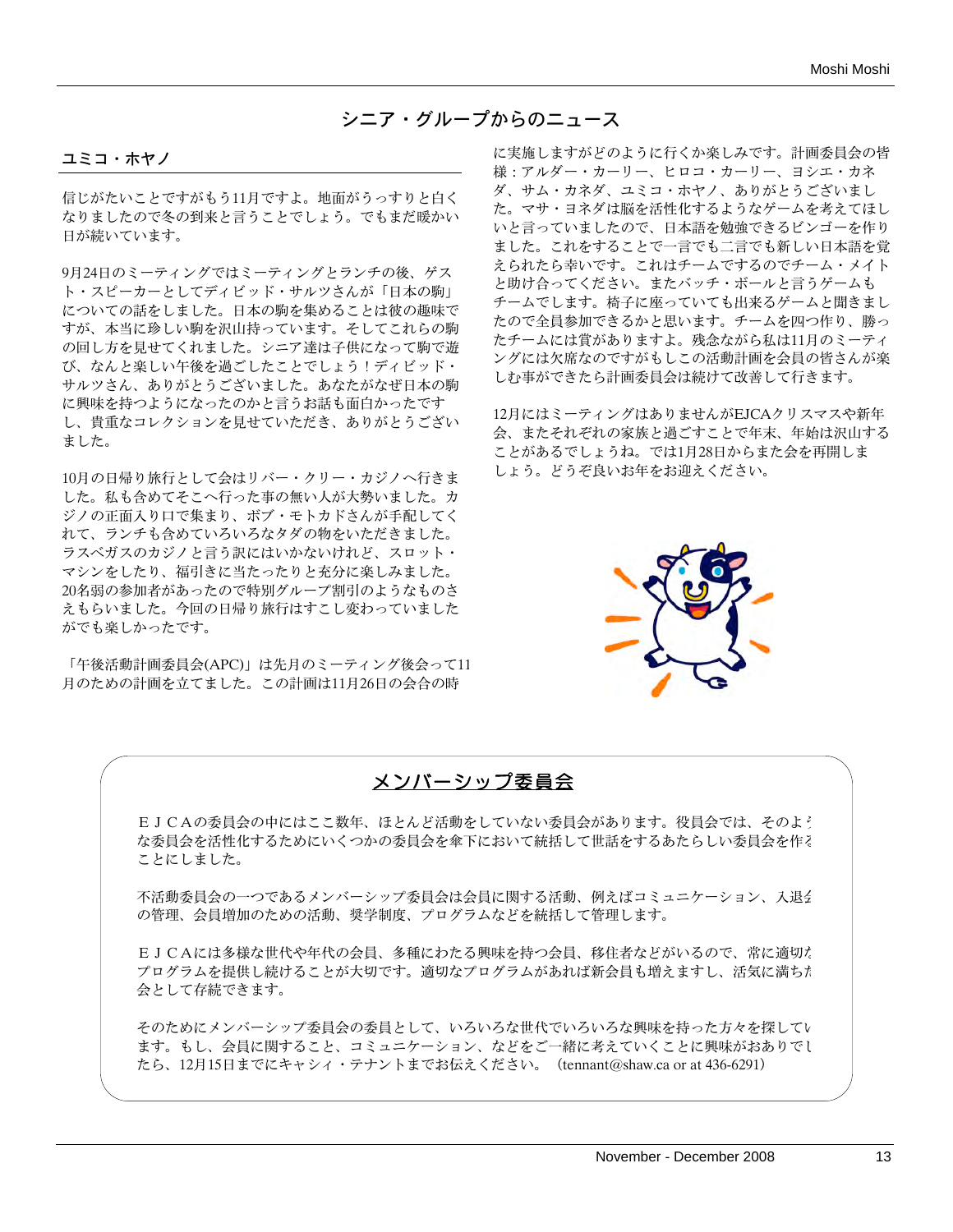# EJCA秋のバザー

#### 大木 崇

11月15日 午前11時半から午後2時まで、EJCA秋のバザーが日 系文化会館で開かれました。わたしは始めてバザーの用意を手 伝いました。とても楽しかったので私の経験を皆様にお伝えし ます。来年はバザーの用意に参加することをお勧めします。

用意を手伝ったといっても簡単なことしかしませんでした。先 ずは餅つきの手伝いです。餅つきといっても、臼と杵で餅をつ くわけではありません。電気餅つき機を使います。11月3日と 4日の二日で4人で4個の餅つき機を使い、40キロのもち米か ら700個の切り餅を作りました。私の役目は出来立ての餅をトレ イに入れて延ばし、冷凍庫で冷やしてから、切り餅に切る作業 です。私は3日だけ手伝い、約350個の切り餅を切りました。こ の作業で大切なことは切り餅の大きさを同じにすることです。 会館の台所の調理台は高めなので、調理台の高さに合った私 が、この餅作りで最も重要な「同じ大きさに餅を切る」という 作業に選出されたと聞きました。

次の仕事はバザー当日の15日の朝9時に会館に行って、体育館に 食べ物の販売用のテーブルと、お客さんが食事をするテーブ ル、椅子を配置することです。会館のマネジャーのジョンと一 緒に作業をして30分で終了してしまいました。これで私が頼ま れた仕事は終わりです。あっけなく終わってしまったので、他 に手伝えることはないかと他の作業を見て回りました。体育館 では幕の内弁当、太巻き、ちらし寿司、いなり寿司作りの真っ 最中です。大勢の人が楽しそうに手際よくどんどんと作業を進 めています。テーブルの上には100個の幕の内弁当の容器が並 び、次々の幕の内弁当の部品が入れられていきます。私の出番 はなさそうです。体育館の奥の部屋では、太巻き、ちらし寿 司、いなり寿司が次々と完成していきます。しばらく手際のよ さに見とれていましたが、私の入れるところはここにも有りま せんでした。仕方なく、作業の邪魔をしていろいろと話を聞く ことにしました。

バザーの準備は10月の半ばから始まりました。バザー委員会を 創設し、最初の会合でバザーの概要とそれぞれの分野の責任者 を決めました。責任者がそれぞれの分野で手伝ったくれる人を 探し用意を始めます。バザー全体の調整は11月7日の第2回会合 でしました。バザーには次のような分野があります。バザーで 即売する品物の値段の決定、食べ物の献立、材料、調理(幕の 内弁当の作成、鶏うどん、太巻き、ちらし寿司、いなり寿 司)、ベークセールの用意、ラッフル(景品集め、切符の製 作、規則の説明書、切符販売のテーブル)、日本の贈り物、陶 芸品、本、その他の販売の用意、バザーのポスター、会場の用 意、お茶とコーヒーの用意、当日のうどんの調理、テーブルに うどんを運ぶ人、おつりの準備、餅つき実演の用意、開場のサ ウンドシステム、など 全部で約50人のボランティアが必要で した。一人二役、三役を受け持った人もいるので、延べ100人以 上の仕事がありました。

体育館にも会議室にも私のやれることがないので、台所を覗い てみました。幕の内弁当の中身の一つのトリの串揚げを二つの 鍋で揚げていて、ここで人手がたりないということです。揚げ 物の経験はあるので、ここを手伝うことにしました。全部で200 本の串揚げ必要だそうで、私は一つの鍋を受け持ち、1時間半で 100本ぐらいは揚げたでしょうか。バザーの開場時間11時半の1 5分前に全部揚げ終わりました。EJCAのいろいろな行事を手伝 いましたが台所で料理をしたのは初めてです。わたしは揚げ鍋 の前に立って、言われたままに串揚げをしていましたが、他の 人はいろいろな仕事を次々とこなしています。Toomanychefsin thekitchenといいますが、ここではあてはまらないようで、皆さ んそれぞれに何をするかよく知っています。どのような準備を して、これらの手筈を整えたのか知りませんが、チームで効率 よくいろいろなものを料理して作り出していくのはとても楽し そうです。

EJCAの会員は会館を使うグループが会員になってから、人数が 増え会員の幅も広がりました。しかし、まだ小さな団体のなで EJCAが行事を企画・遂行していくためには会員の協力が欠かせ ません。また、会員の世代交代も始まっていますから、いまま で積極的に手伝ってくれた会員の持っている知識、技術を次の 世代に伝えていく必要のあります。このような知識、技術の伝 達にはこのバザーの用意にように、チームでする仕事に参加す るのがとても有効であるという印象を受けました。私はこのた びの経験で、私の資格認定表に、「切り餅の正確な切り分 け」、「会場の準備」、「トリの串揚げ」を付け足すことが出 来ました。もっと多くの会員がもっと多くの資格を資格認定表 に書き加えるようになることが、EJCA全体がもっとリッチにな ることだとおもいます。

さてバザー開場まであと15分。体育館の奥の部屋でボランティ アのための昼食(サンドイッチ)が用意してあります。急いで サンドイッチをたべてそれぞれの持ち場に帰ります。いよいよ 開場。わたしは体育館にいましたが、どっと人が入ってきて、 食べ物売り場に前にすぐに行列が出来ました。わたしも食べ物 売り場のレジを手伝いましたが、家族の昼食とお土産の両方を 買う人が多く、用意した食べ物がどんどんと売れてしまいま す。12時までには売れきれてしまいました。体育館だけでは食 事をするひとのテーブルと椅子が足りず、急遽、体育館の奥の 部屋で食事を出来るようにしました。

用意した食べ物は幕の内弁当 104個、太巻き50本、ちら し寿司 45皿、いなり寿司 120個です。この他に食堂で はきつねうどん五十杯、お土産に切り餅10個入りを70袋も 準備してあります。ベークセールのテーブルはケーキ、シナモ ンロールなどでいっぱいです。これらはすべて12時過ぎには売 り切れてしまいました。食べ物は幕の内弁当、ちらし寿司、い なり寿司、鶏うどんで 200人ぐらいの昼食をまかなえる予 定でした。開場と同時に体育館も会議室もお客さんで満員に なってしまったので、お客さんだけで300人を越える人がバ ザーに来たとおもいます。他にバザーを手伝うバランティアが 50人近くはいたでしょう。あとから来た人は食べ物を買えな かったひともいたとおもいます。来年はバザーにこの位の人数 が来るとすると、どのような食べ物をどのように充分用意する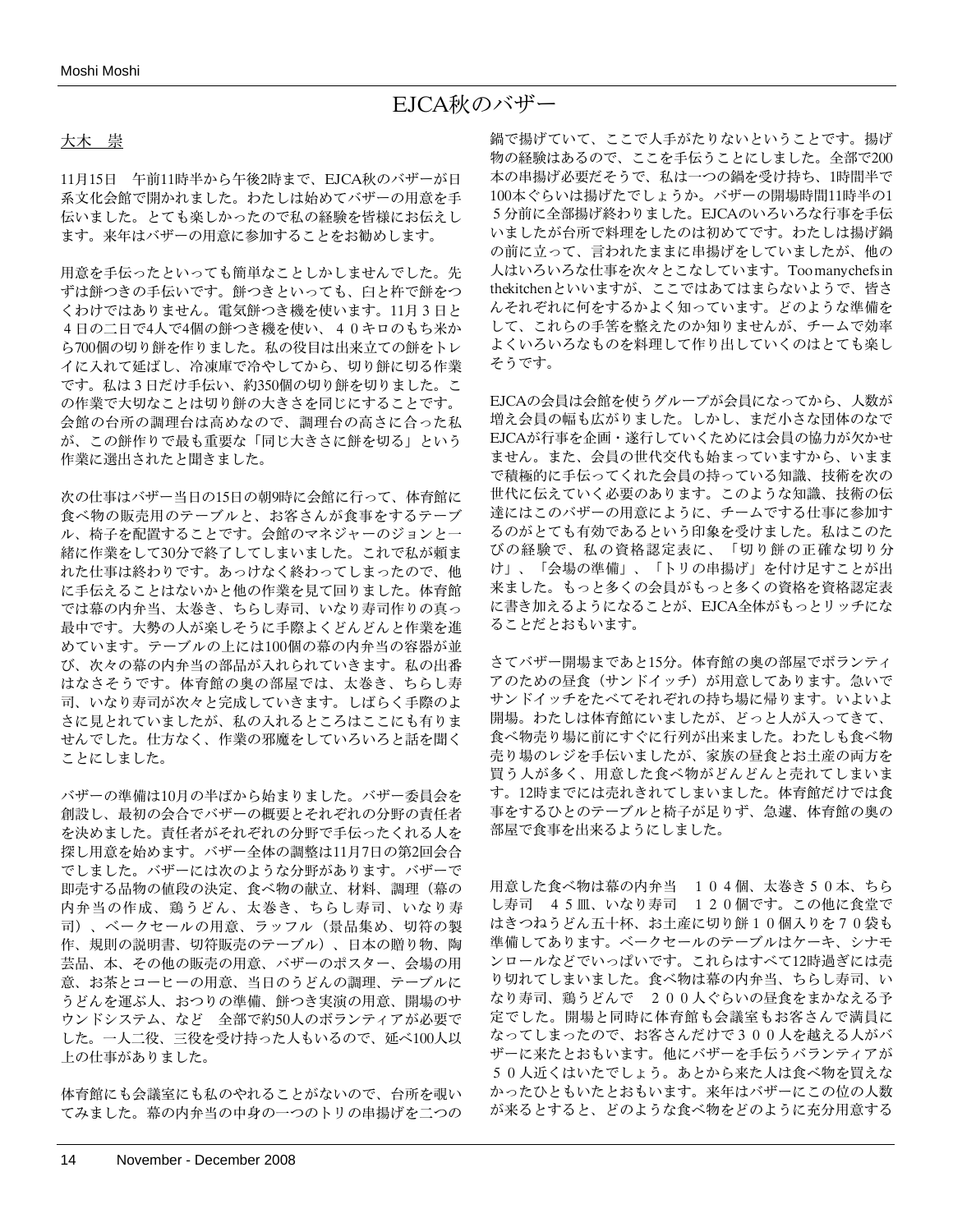か、食事をする場所をどのように確保するか、という課題への 挑戦が待っています。なお、バザーの売り上げは約4,800ドル、 純益は3,000ドル余りだそうです。

私はバザーで久しぶりの知人に大勢会いました。また会員に連 れられて来た人や、会員以外の人で広告を見て来た人なども多 く、バザーは日本食や日本の贈り物、本の販売を通じて日系文 化の社会への伝達という意味も持っています。バザーはEJCAの 資金源の一つですが、それにもまして、久しぶりに知人に会う

機会、皆で協力してバザーの準備を楽しむ機会、日系人社会の 知識と技術をチーム活動を通じて伝達、学習する機会だとおも いました。餅つきの実演、ラッフルのくじ引きなどで忙しくし ているうちにもう午後2時、バザーの終わりの時間になってしま いました。料理しただけで自分では食べる機会のなかったトリ の串揚げを家で料理して食べるという期待を胸に家路についた 充実した一日でした。

英語版のところにCathy Tennantの報告がありますので、わたし の報告と合わせてお読みください。

## 学芸会のお知らせ

エドモントン補習授業校では今年も恒例の学芸会を催します。是非、ご来校いただいて、日頃の子 供たちの学習の成果をご覧いただきますよう、ご案内いたします。会の後には、茶話会を予定して おります。

日時:2008年11月29日(土)午後1時15分開場 1時30分開演 場所:リチャード セコード小学校講堂 4025 117 Street, Edmonton

どうぞ、ご家族の皆様や、お知り合いの方もお誘い合わせてお出かけください。会場が学校ですの で上履きをご用意ください。校舎の東側が通用門です。

> 後援会会長 渡辺 京子 校長 坂口 宗 (sakaguchisensei@hotmail.com)

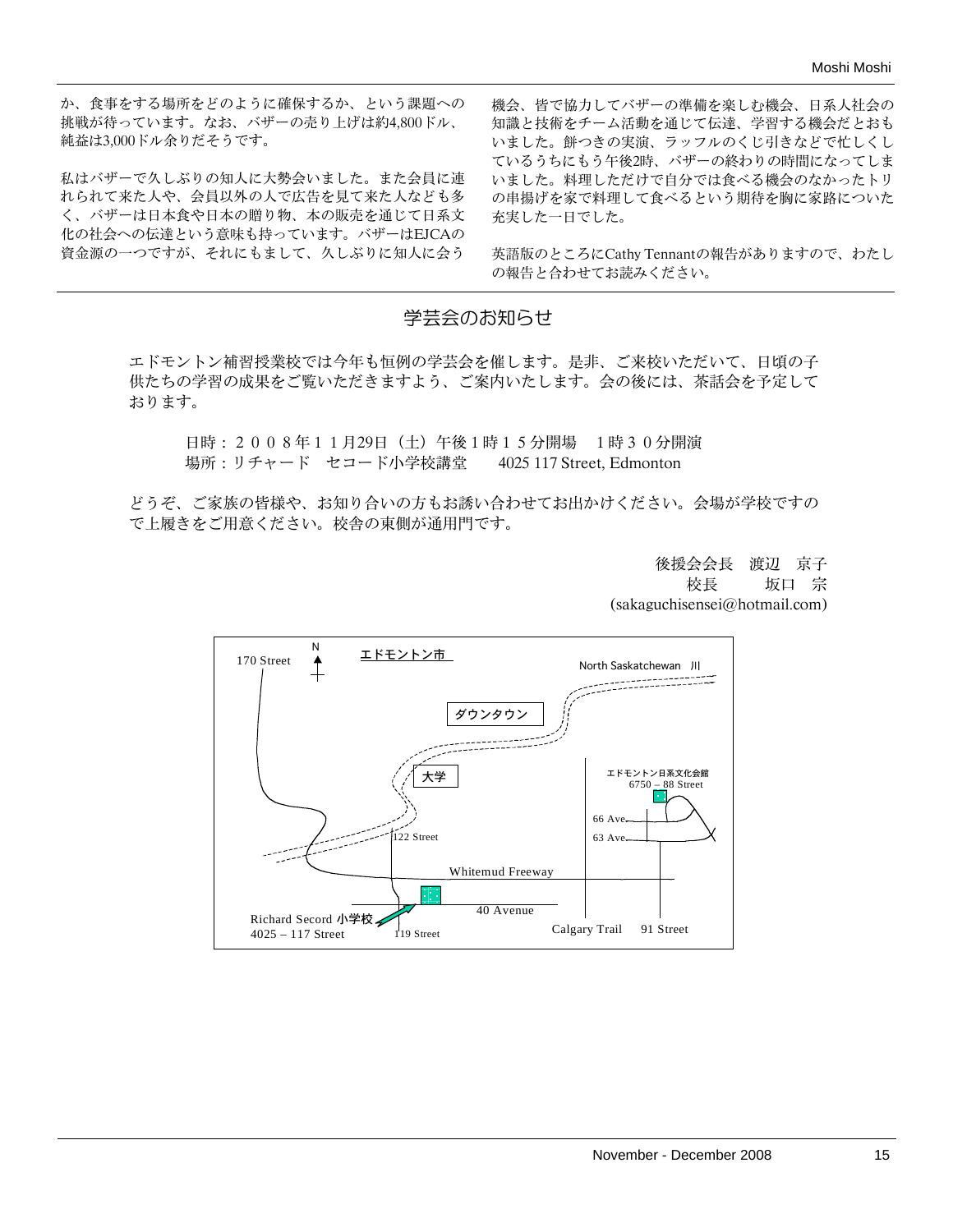## リドレス20周年記念式典に参加して

#### ヒル 厚子

2008年9月27日、リドレス・日系戦時補償成立20周年の記念式典に参加さ せていただいた。 実のところ私は若い?(無知な?)新移住者で、戦時 中に強制移動・収容された日系人のことについては、18年ほど前にジョ イ・コガワさんの小説を読むまでは全く知らなかった。以来興味があ り、去年の夏にはニューデンバーの日系人収容記念館を訪ねたりもした が、リドレスの経過やそれがもたらした結果についてはほとんど知らな かった。今回の式典では実際に強制移動を体験された方々やそのご子 孫、リドレス成立のためにご尽力なさった方々の生の声を聞き、いろい ろ考え勉強する機会を与えていただけたと思う。拙筆ながら私の目を通 した式典の様子を一筆させていただきたいと思う。

#### ★★★★★

「北の太鼓」は今やエドモントンの名物のひとつ。腹の底まで響き渡る みごとな太鼓演奏で式典は開幕した。

最初のスピーカーはアート・ミキ (Arthur Kazumi Miki)氏。若すぎてこ の人物をご存知ない方々のために老婆心ながら要略を一筆したい。

1936年 バンクーバー近郊に生まれる。真珠湾攻撃に伴い、家族の経営す る果樹園を追われ、マニトバ州セント・アガサに強制移動。家族は砂糖 大根農家での過酷な労働や、一部屋きりの掘っ立て小屋での苦しい生活 を余儀なくされる。戦後もマニトバ州にとどまり、マニトバ大学で教育 学を学ぶ。その後校長職を含め29年間教鞭を執る。1999年にウィニペグ 大学から名誉博士号を授与。現在はウィニペグ在住。

教育者である傍らミキ氏は社会運動家でもある。1984年から1992年まで NAJC (National Association of Japanese Canadians) の会長を務める。そ の間に、戦時中強制移動・収容などによって不当な扱いを受けてきた日 系人の戦時補償問題に取り組み、1988年9月22日、当時のマルローニー 政権の下でリドレス調印を達成した。1991年、カナダの民間人に与えら れる最高勲章「オーダーオブカナダ」を受勲。その後も日系人のみなら ず、カナダの先住民や中国人など人権問題の解決に協力し続けている。

リドレス成立から飛ぶように過ぎた20年を振り返り、ミキ氏は、カナ ダ政府からの正式な認識と謝罪、コミュニティーへの資金援助、個人へ の補償金を獲得できたことは、まさに『夢の実現』であったと回想し た。それは単に個人が補償金を受け取り、いくらかの損害を取り戻せた という狭い 意味だけではない。なによりも将来の**人権尊厳への道を切** り開いたこと。それは日本人に限らず、不当に扱われる人々ひとりひと りに希望を与え、どんな理由であれ人権を尊重しないやり方はまちがっ ていることを世に認めさせたという点で絶大な意味のあることだった。

また日本人が日本人であることの誇りを取り戻せたこと。日本人であ ることが「恥」ではない。自分たちは結局、善良なカナダ市民であった のだと公に認められたことは、この時代の辛酸をなめた人々にとって、 大きな慰めとなった。そしてそれは**日系人としての遺産を再建して いくエネルギーの礎**となった。

コミュニティー援助資金のおかげで日系文化会館などの建物がカナダ各 地に建てられ、その中で**共同体が再建**されていった。さまざまなプロ グラムが組まれ、日本文化や 芸術を伝承し、磨く機会も与えられる ようになった。ここから多くの芸術家が排出した。日本文化に興味を持 つ人々の輪が日系人を超えて広がるなど数え切れないほどの『良いも の』が築かれてきたのである。

しかし今はまた**未来への第一歩を踏み出す時**ではないか。過去には投 票権の獲得、リドレスといった目標があった。それらが実現した今、 我々は日系人・日本人として何を伝承し、何を目標にし、何を築き 上げていくのか。ミキ氏はそんな問いかけを投げかけながらスピーチ をしめくくられた。

#### 次は、戦時中に強制移動・収容された方々の体験談。

アキ・ナワタ氏、フローレンス・イングハムさん、ボブ・モトカド氏は 子供心に覚えている強制移動先の体験や思い出を語られた。砂糖大根農 場での辛い労働。『子供たちに教育だけは受けさせる権利がある』と強 く戦われたご両親の様子。受けた差別や屈辱。小さな小屋での何世帯も の共同生活。まだ生々しく覚えている藁のベッドの感触。一番苦労した 両親の世代が、リドレス成立時にはすでに亡くなっていたことに対する 口惜しさ、などを感慨深く聞かせていただいた。両親が日本へ帰還する ことを選択されたジョージ・ツルダ氏は15歳の時、船に乗って横浜港 に入港。3年間の日本での体験がポツリポツリと言葉になった。その時 代を歩いてきた人々の言葉や、その頃子供だった人々が高齢に達してお られる姿には、乗り越えてきた人生の重さがずっしりと感じられた。

次の世代であるダン・キノシタ氏やグレッグ・シミズ氏は自らを「苦労 を知らずして恩恵をこうむった世代」と称する。リドレス成立のおかげ で本物の太鼓が購入でき、センターが建った。太鼓を通して日系人共同 体にかかわる中で、日本人とカナダ人の架け橋としての自分たちのアイ デンティティーを見出すこともできた。共同体が再建されていくことを 自らの目で確かめ、その中で成長できたことを感謝しながら、確かな 『遺産の伝授』が成し遂げられてきたことを証言した。

もう一人のゲストスピーカーはアルバータ大学教授バハ・アブ・ラバン 氏。ラバン氏は、パレスチナ難民としての自らの体験談やゴードン・ヒ ラバヤシ教授との出会いを織り交ぜ、リドレスがコミュニティーを一致 団結させたことのすばらしさ。人権が迫害された時に沈黙せずに戦うこ との大切さ。一旦取り戻された人権も継続への努力が必要なこと。リド レスの意識がコミュニティーの枠を超えて広がっていくことの重要性な どを強調した。

その後グループに分かれて、今後エドモントン日系コミュニティーは、 この「遺産」をどう引き継いでいくのか、についての話し合いがなされ た。各テーブルで活発な意見が交換されていたので、今後の発展が楽し みである。

次にリドレスに貢献されたEJCA会員への記念品贈呈。 ジョージ・ツルダ氏、ゴードン・ヒラバヤシ氏にアート・ミキ氏から記 念品が手渡された。出席できなかったヘンリ・シミズ氏に代わって息子

さんのグレッグ・シミズ氏が記念品を受領。ヘンリ・シミズ氏からの メッセージが読まれた。

ごちそういっぱいの夕食と日本舞踊。そして再び腹まで響く太鼓の演奏 で式典はしめくくられた。

#### ★★★★★

ただ単に過去を振り返り、体験者の生の声を聞くことに留まらず、「で は私たち日本人、日系人は、このエドモントンという共同体 で、これからどう我々の遺産を継承していくのか」という意識を 結集させることができたのは、とても意義深い式典であったと思う。ミ キ氏の言われたように『未来への 新しい一歩に向かって歩み始め ること。』ラバン氏が言われたように『コミュニティーの枠を超え て広がっていくこと』。・・・・・

これを機に、EJCAに集まる人々ひとりひとりが、この遺産をしっかり と受け取り、皆が力と心を合わせて、未来への一歩を着実に築いていく ことを願ってやまない。

完

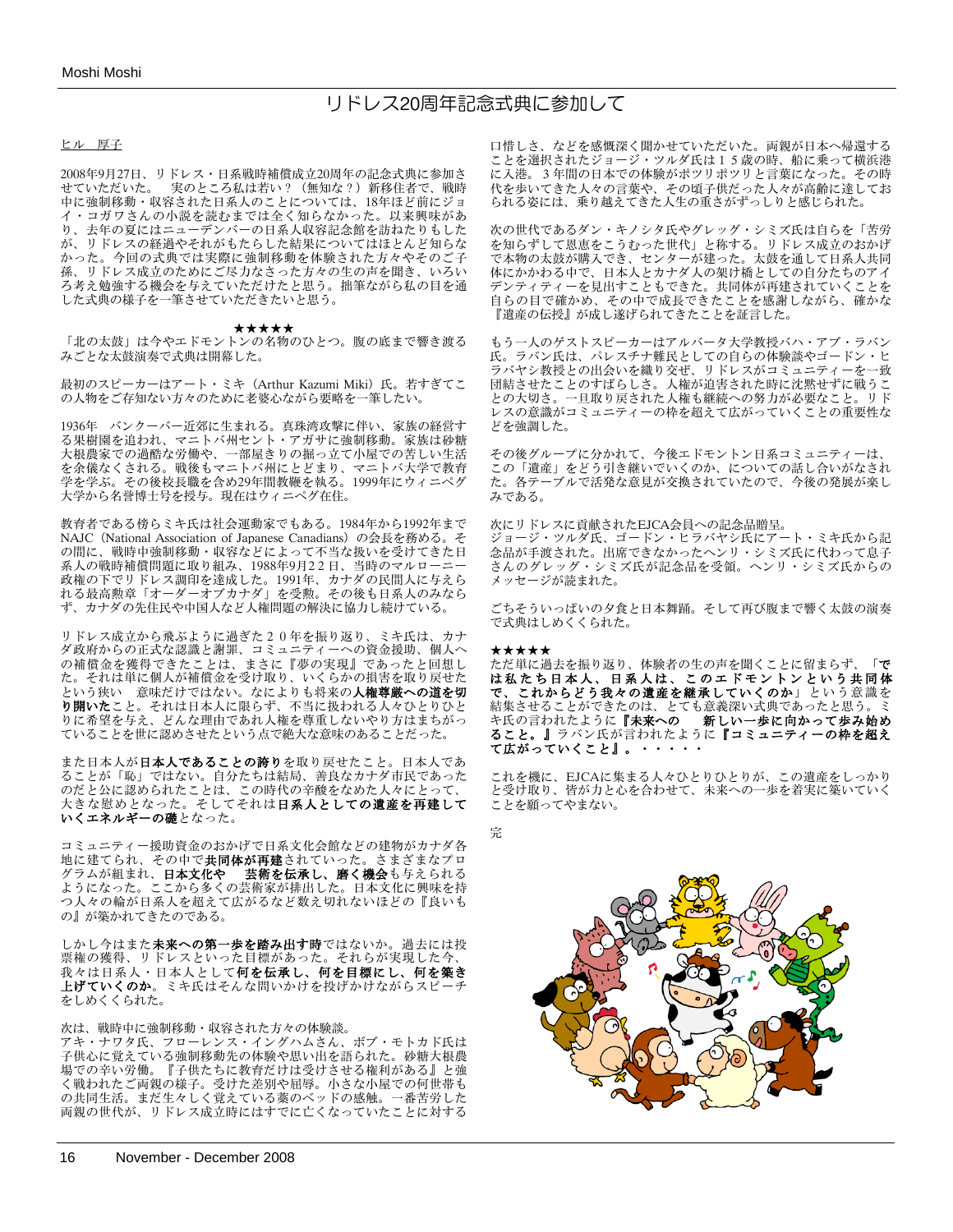# 20th Anniversary of Redress Settlement Celebration - 2008 September 27

#### Report Prepared by Daiyo Sawada

The EJCA Cultural Centre hosted the 20th Anniversary Celebration of the historic Redress Settlement achieved by the NAJC on behalf of Japanese Canadians in 1988. While the settlement itself was ground-breaking in many ways, not only for Canadians of Japanese origin but for Canadians of all origins, including First Nations people, the significance of the settlement for the EJCA had never been seriously discussed. After weeks of deliberation, the Planning Committee agreed that the Anniversary should not only be a celebration but also serve as an occasion to seriously examine what role, if any, the settlement could play in the future of the EJCA. After all, many members of the EJCA have indicated that it is better to take the settlement as having settled past wrongs rather than extending the issues on and on; on the other hand, many EJCA members have also indicated that the principles of social justice and human dignity that underscored the settlement are still problematic in Canada and the larger world. The planning committee hoped that the celebration could serve to generate community-based data that would help guide the EJCA Board in planning for the future. The day's events were planned with this intent in mind.

#### **The Celebration Program (2:30 - 7:30 PM)**

- Social Time
- EJCA Annual General Meeting
- Taiko Performance
- Part 1: Redress What was it? Looking Back on the Settlement.
- (Guest Speaker Art Miki)
- Legacy of the Redress Settlement Individual speakers (Bob Motokado, Florence Ingham, George Tsuruda, Aki Nawata, Greg Shimizu, Dan Kinoshita)
- Part 2: The Significance of Redress for the larger Canadian Community

(Guest Speaker - Baha Abu Laban)

- Looking to the Future Small Group Discussions
- Dinner followed by entertainment
- (Wakaba-kai, Kita no Taiko)
- Special Presentations to key Redress participants (George Tsuruda, Gordon Hirabayashi, Henry Shimizu) **Summary of the Small Group Discussions**

The thought-provoking messages delivered by Art Miki and Baha Abu-Laban and the personal remembrances of the EJCA speaker participants, acted as springboards for the discussions that followed. The intent of the small group discussions was to provide feedback for the EJCA Board to determine what kind of role the Redress Settlement might play in their future planning. At this point in time (November 21) the Planning Committee has not had a chance to discuss the reports compiled by the group facilitators. The summary below is intended to provide only a rough glance at what was raised during the group discussions. Each group was presented with several questions to guide their discussion. Three of those questions received most of the deliberations.

#### **Question 1: Is it important to share the history and experience of the Redress Settlement?**

- Most shared their personal connection and history with the redress movement or internment from various experiential perspectives (reading about it, teaching in Japan, Japanese spouse, interest in karate, not Japanese but learned a lot today, native Edmontonian with no connection to Japan).
- Others shared a more direct connection to internment and the redress movement (born in an internment camp, loss of property, lack of compensation for lost property, loss of land in Japan, imprisonment 1942-1946 for not going where he was supposed to go).
- Regardless of experience, all agreed that it is important to share the history and experience … "lest we forget".
- Some suggested that the redress experience should be part of history and included as part of social studies and/or history classes in school.
- Others suggested that a too narrow focus on the Japanese community in Canada, perhaps spurred by feelings of pride in Japanese heritage, food, grandparents, etc., should be tempered by noting that Japanese Canadians are highly intermarried into the broader Canadian population. This results in issues of cultural identity within a dominantly multicultural mosaic.
- Some suggested that the significance of being a "full" Japanese Canadian or a "partial" Japanese Canadian in multicultural Canada is neither easy to comprehend nor simple to live.
- Some participants were surprised to learn about the wartime experience, and suggested that it is good to learn of the achievement of Japanese Canadians in regards to redress, to be proud of it and the feeling that this experience should be passed to future generations.

#### **Question 2: Should we advocate for human rights and/or social justice?**

Groups that covered this question indicated that it is important for EJCA/members to be involved in promoting multiculturalism and to support human rights advocacy. Several suggestions were put forth.

#### **Education**

- There is a role for the EJCA in presenting the history of redress; NAJC should prepare materials.
- Maintain cultural links of wardrobe, practices, recipes.
- Share personal stories similar to today; save and perhaps document histories, experiences and issues of 1st generation and their families; develop family trees.
- Display books on Japanese Canadian history and educational panels at the Centre.
- Pressure educational institutions to promote multiculturalism, heritage studies.
- Send materials to schools/university may influence course content at the U of A.
- Need to promote protection of rights more with young people--put narratives on the internet for younger members; use animation.